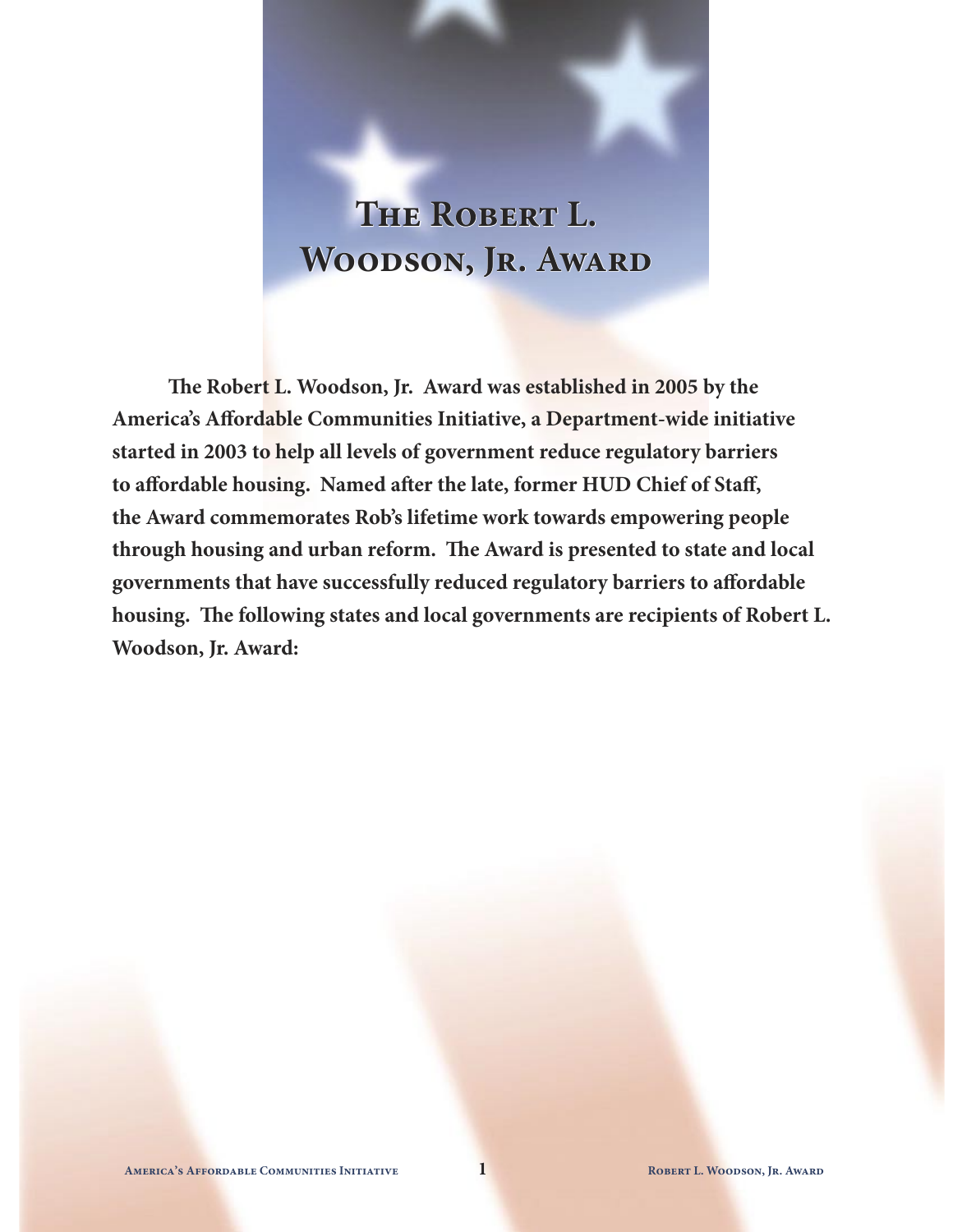### **Austin, Texas**

In 1999, a groundbreaking report entitled *Through the Roof* described how the lack of affordable housing in Austin had reached crisis proportions. This analysis concluded that local regulatory barriers, cumbersome and costly review processes, and the *Not In My Backyard phenomenon contributed to this crisis.* 

*In response, the City of Austin created the SMART Initiative* (**S**afe, **M**ixed-income, **A**ccessible, **T**ransit-oriented, **R**easonably priced, **M**eets green building standards) to stimulate affordable housing production. According to the City, nearly 4,000 affordably priced homes have been completed since the initiative's inception in 2001.

Austin, Texas is a 2005 recipient of the Robert L. Woodson Award

#### **Specific actions taken:**

**Austin is making surplus city-owned land available to non-profi t housing organizations**  at below-market prices for the development of affordable housing;

The city created a new process to review all proposed changes to city codes, rules, **neighborhood plans, and development fees to determine if there is a negative impact on aff ordable housing;**

**Planners created a fast-track review of proposed SMART housing developments and establishment of a new streamlined review process;**

Local housing officials are facilitating an open dialogue between housing developers **and neighborhood organizations to defuse "NIMBYISM" thereby promoting early**  identification and resolution of concerns and issues; and,

**Austin waives certain fees based on the amount of affordably priced housing contained in a proposed SMART development.**





 **AMERICA'S AFFORDABLE COMMUNITIES INITIATIVE 2 2** ROBERT L. WOODSON, JR. AWARD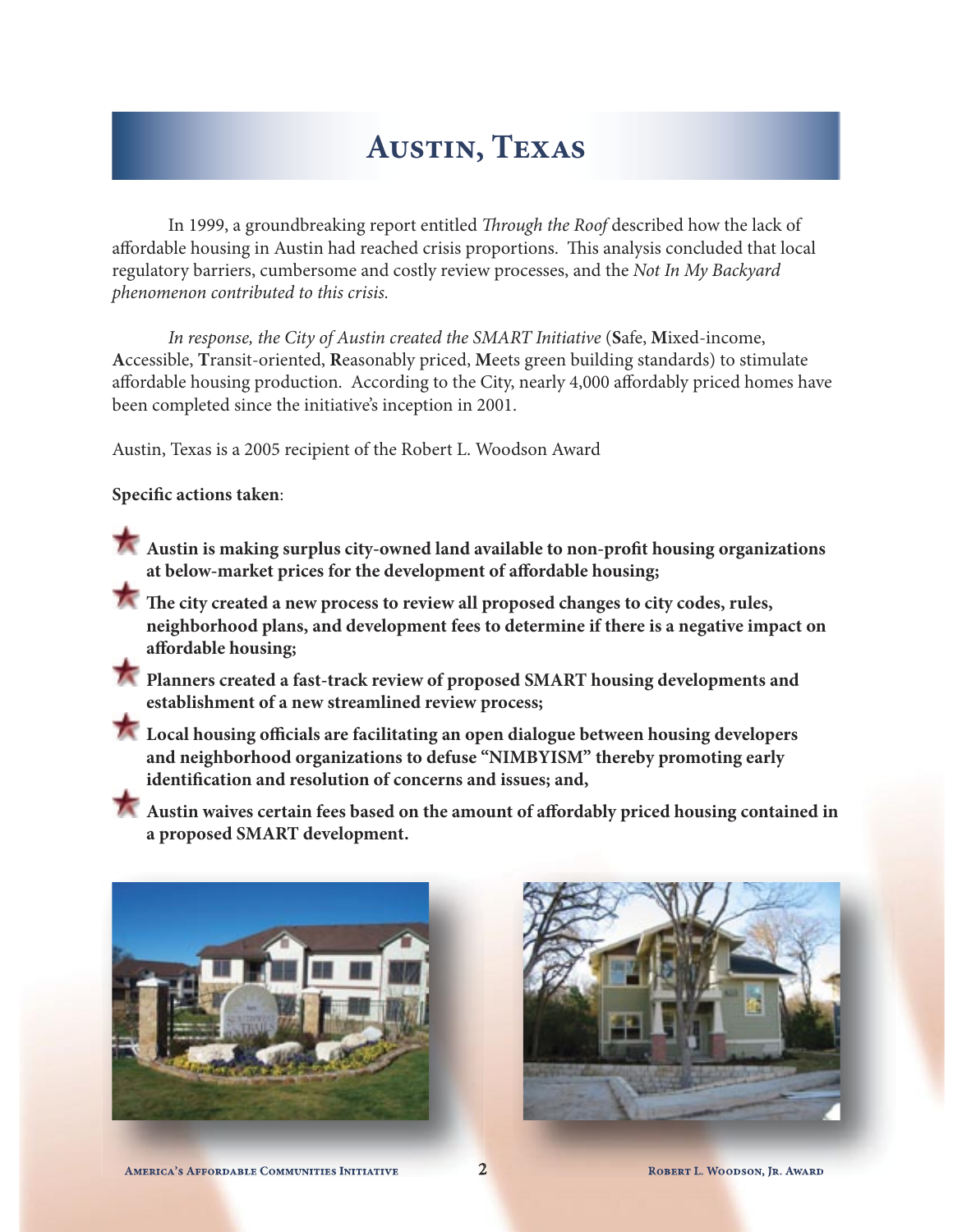## **Carolina, Puerto Rico**

Municipalities in Puerto Rico operate in a regulatory environment totally different from those found on the mainland. In most cases, the Commonwealth of Puerto Rico is directly involved in the process of providing many of the required permits and approvals for building construction and rehabilitation. Taking advantage of new legislation, the Municipality of Carolina assumed almost all of the regulatory responsibilities for housing development. Combining regulatory reform with innovative financing and other incentives, affordable housing construction increased from 400 units between 1992 and 2000, to 1000 units between 2001 and 2004.

Carolina, Puerto Rico is a 2005 recipient of the Robert L. Woodson Award

#### **Specific Actions Taken:**

- The Municipality of Carolina initiated reform of the Commonwealth Law of **Autonomous Municipalities resulting in the transfer of key zoning decisions from centralized government to the local level;**
- Local leaders restructured planning and permitting with specific timetables reducing **approval times from six months to 10-15 days;**
- The municipality waived permit fees for affordable housing developments;
- **Carolina created an inventory of all available Commonwealth and City-owned land to**  facilitate potential affordable housing development;
- 

Housing and redevelopment officials lowered the cost of land through release of public **property, consolidated small lots, and then released these properties for development; and,** 

Local officials shortened and streamlined the bidding process for city-built housing, resulting in significant savings.





 **AMERICA'S AFFORDABLE COMMUNITIES INITIATIVE 3** 8 **3** ROBERT L. WOODSON, JR. AWARD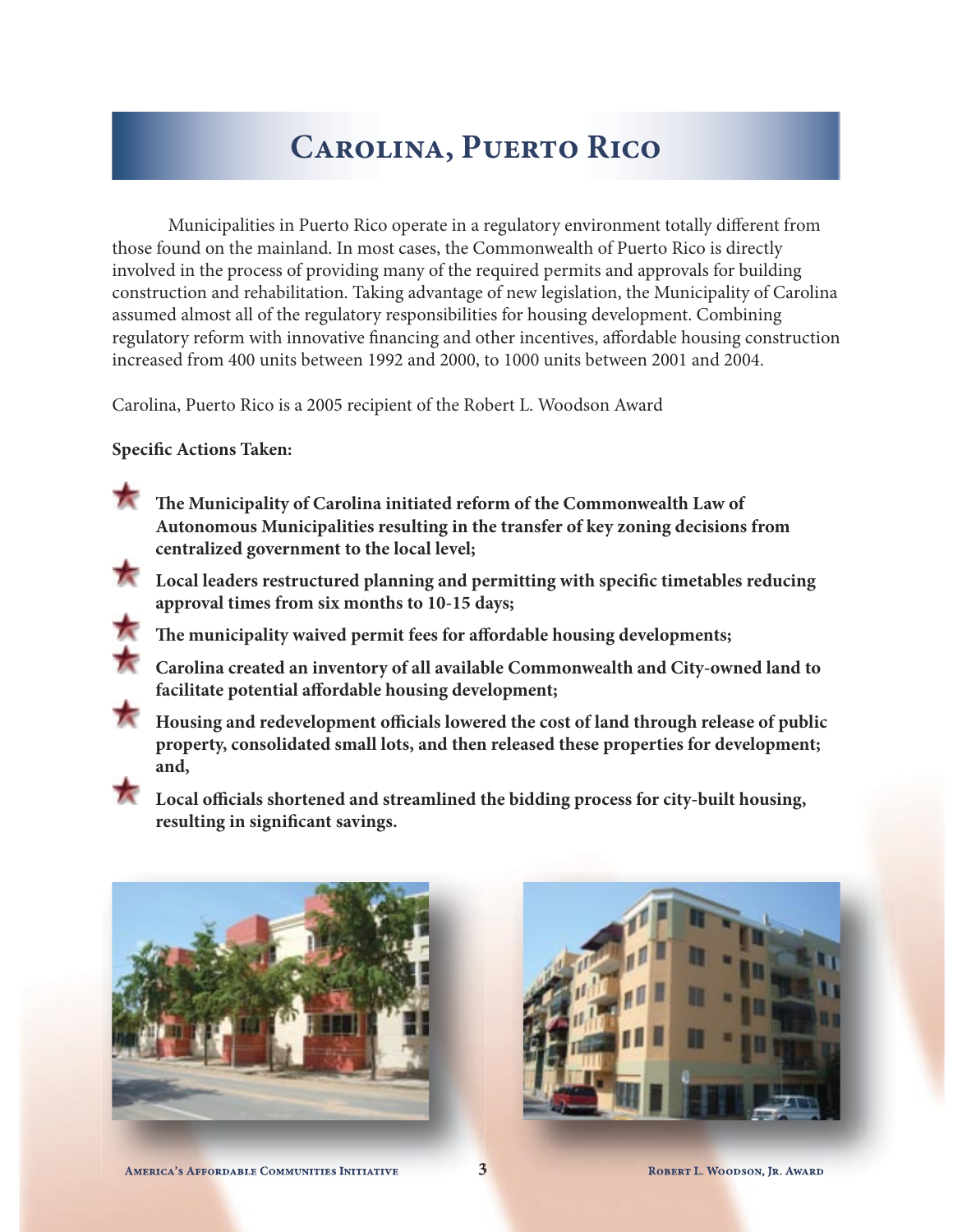## **Chicago, Illinois**

The City of Chicago staged a strong economic comeback in the 1990s. The windy city saw 100,000 new residents in that time but managed to produce only 20,000 new housing units. This supply gap impacts a broad spectrum of Chicago residents, especially members of the service community who are essential for the healthy functioning of the city. In 2001, Chicago responded by creating the Partnership for Affordable Neighborhoods, which provides a broad array of incentives to private developers to build more affordable housing. To date, nearly 400 affordable housing units have been developed with members of the city's public service workforce (teachers, police officers and firefighters) being the primary beneficiaries.

Chicago, Illinois is a 2005 recipient of the Robert L. Woodson Award

#### **Specific Actions Taken:**

- **Chicago provides a variety of incentives, including density bonuses, expedited permit reviews, waiver of various permit fees, and infrastructure investments for market rate**  condominium and townhouse developments that include affordably priced units for **moderate-income families;**
	- **Aff ordably-priced units must be included in all market rate developments that receive city fi nancial assistance and/or city-owned land at discounted prices; and,**

Local officials offer density bonuses for affordable housing in Chicago's booming central **area.**

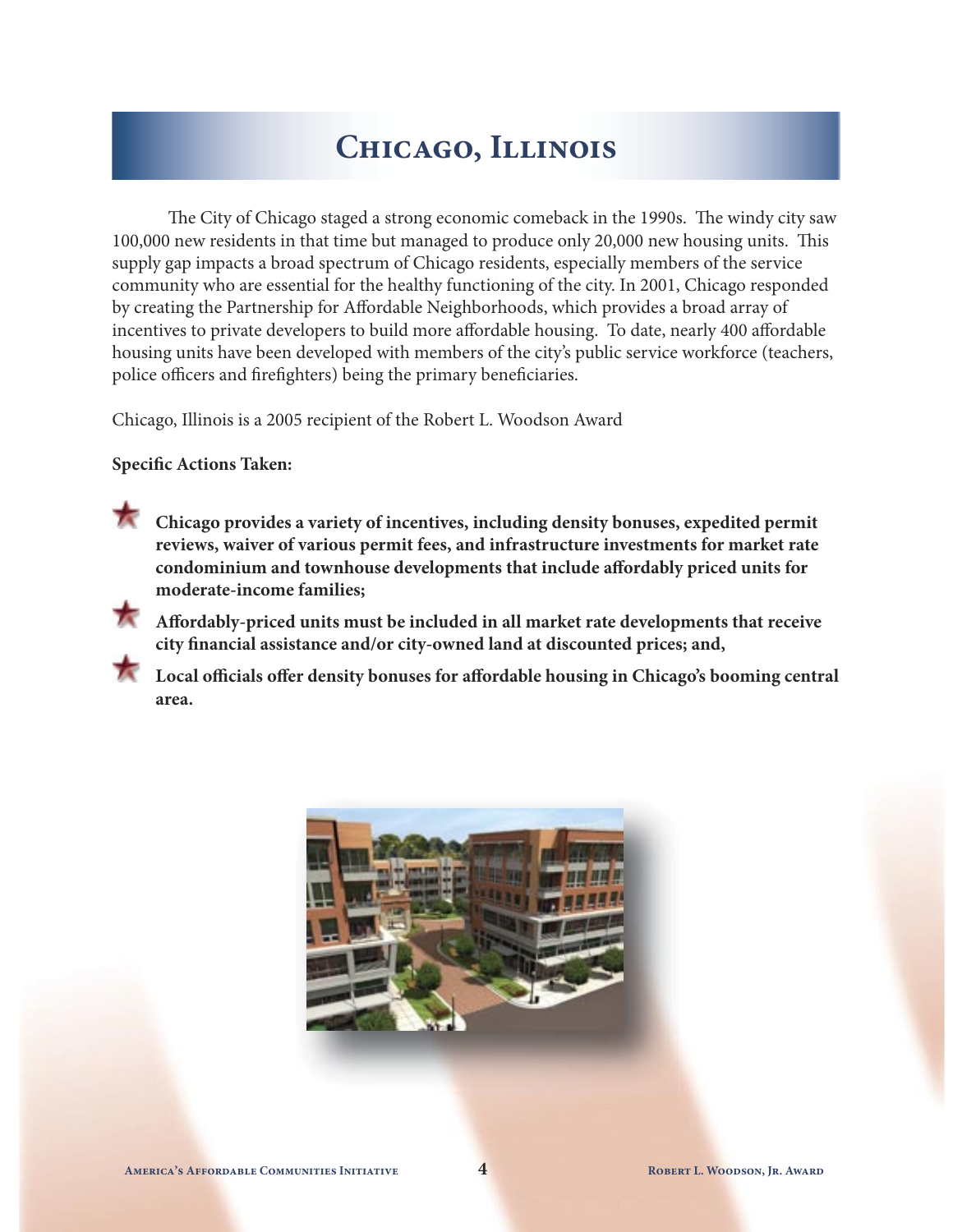## **Cincinnati, Ohio**

Cincinnati is an older city with an aging housing stock and a large need for affordable housing. Many of the existing lots are very narrow lots, yet existing zoning assumed more contemporary lot configurations. In 2002, the City passed a resolution mandating "full scale regulatory reform" as part of the City's revitalization efforts. Although new zoning did not go into effect until 2004, prior regulatory reforms alone increased single-family production from 97 units in 2003 to 158 units in 2004.

Cincinnati, Ohio is a 2005 recipient of the Robert L. Woodson Award

**Specific Actions Taken:** 



**Cincinnati developed a new zoning code that allows 2000 sq/ft and 4000 sq/ft lots in older neighborhoods, permits clustered housing and provides for reduced requirements for side yards and setbacks;** 

The city established a One Stop Development Center to coordinate all permitting and **processing and provide builders with a single point of contact, greatly streamlining the approval process; and,**

Local officials established a cooperative pre-development meeting process involving all **agencies to resolve all development issues at one time.**



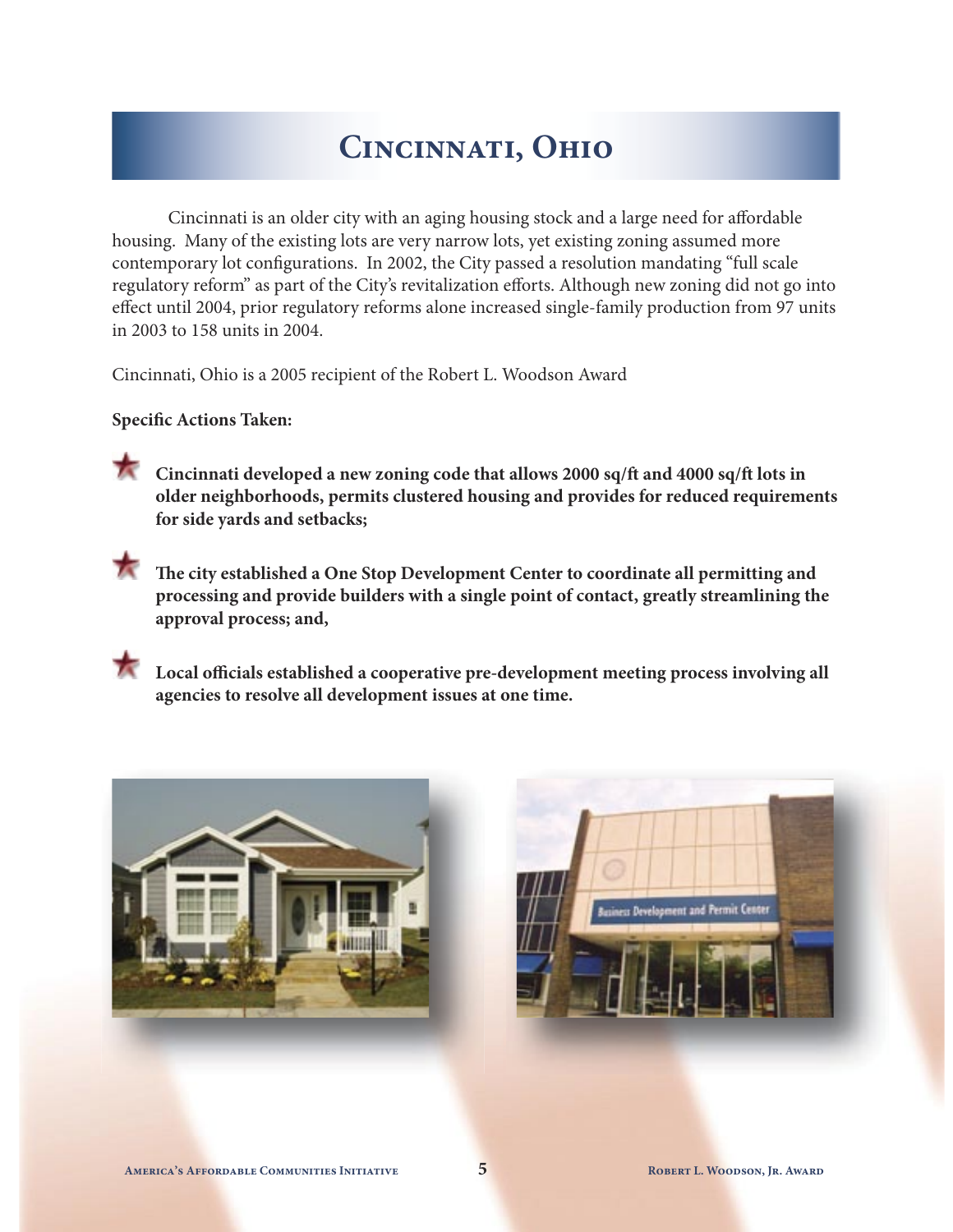### **Town of Corte Madera, California**

Corte Madera is a small community located in affluent Marin County, California. Originally, the town was home to modestly priced housing built to accommodate post World War II growth. Over time, however, decreasing land supply, surging demand, economic growth and unnecessary or excessive regulations resulted in skyrocketing home prices. Today, the average sales price of a home in Corte Madera is more than \$800,000.

In 2002, the town began to focus on regulatory barriers. Corte Madera changed its land use and related regulations to encourage affordable housing through the creation of an Affordable Housing District as well as other broad-based regulatory reforms. For a small town, results have been dramatic—a 79-unit affordable housing project, various mixed-use projects with lowincome and work force housing units, and a number of accessory or "granny flat" units.

The Corte Madera, California is a 2005 recipient of the Robert L. Woodson Award

#### **Specific Actions Taken:**

Corte Madera created an Affordable Housing Mixed Use District that tripled density and required at least 50 percent of units be affordable;



The town waived most fees reducing the cost of building or rehabilitating affordable **homes;** 

Local officials reduced parking standards for all affordable housing; and,

The town streamlined environmental reviews and other approval requirements for **mixed-use and accessory units.**

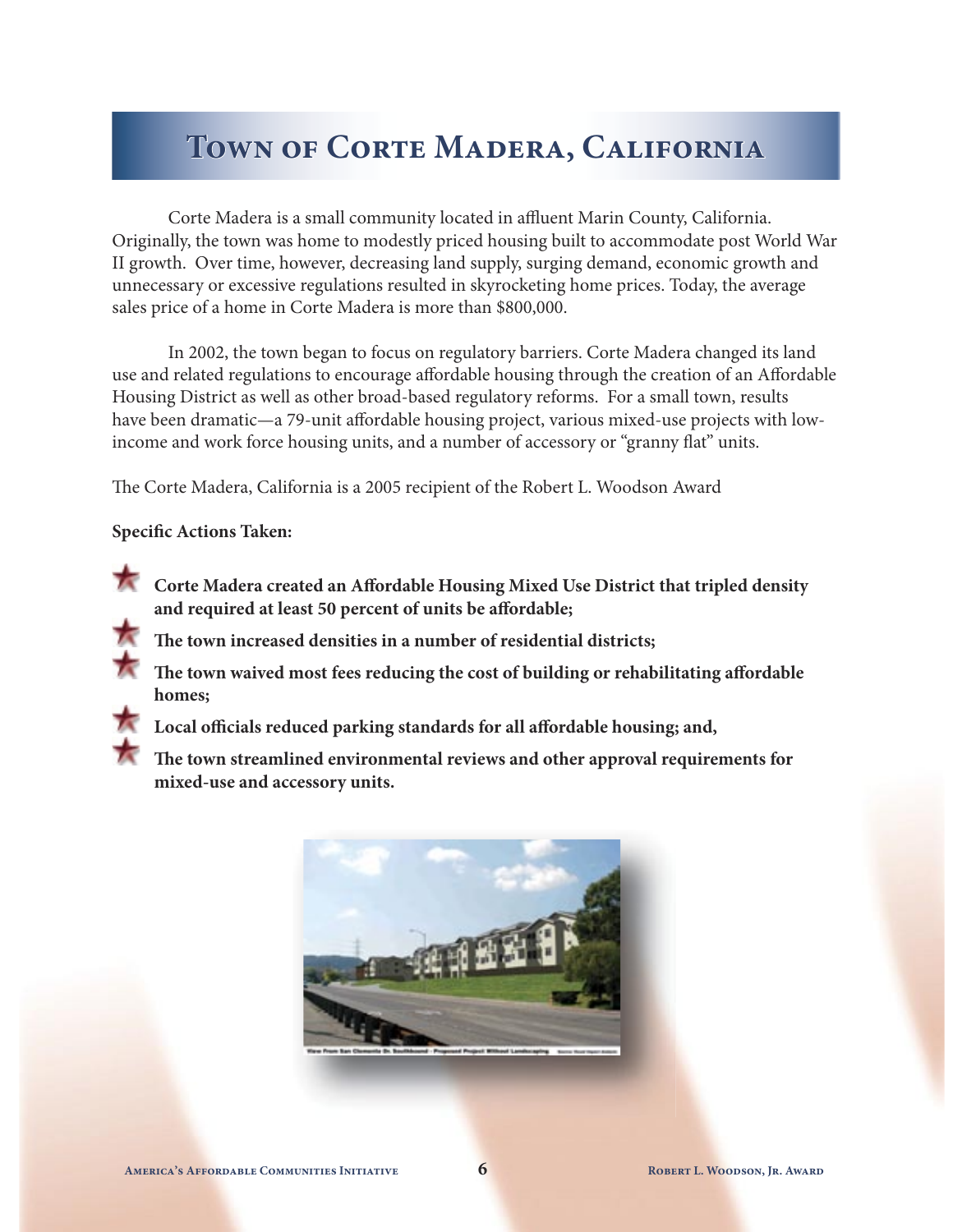### **Fitzgerald, Georgia**

Fitzgerald is a small city located in an overwhelmingly rural area and faced years of economic decline. Fitzgerald is rebuilding entire neighborhoods and providing significant amounts of affordable housing by taking advantage of state redevelopment laws, public/private partnerships, and regulatory reform. The city became a redevelopment agency under state law and was able to clear blighted units and assemble land for development. Combined with regulatory reform, Fitzgerald made it easier for developers to build infill housing (housing built on vacant lots in already developed areas) As a result of the City's efforts, more than 315 units of affordable housing have been built or rehabilitated with additional units in the pipeline. Formerly decaying neighborhoods are now experiencing significant private investment.

Fitzgerald, Georgia is a 2005 recipient of the Robert L. Woodson Award

#### **Specific Actions Taken:**



The city used redevelopment authority to clear land and assemble infill sites for **redevelopment.**

Local housing and redevelopment officials allowed manufactured housing in most **residential districts, subject to site and design standards.** 

The city enacted flexible land development standards with streamlined approvals **provided at staff level.**

**City leaders implemented major administrative reforms including batch processing of building permits.** 

**Fitzgerald waives or adjusts setback, side and other development standards allowing for**  a more relaxed regulatory environment for affordable housing.

The city waives fees on an as-needed basis.



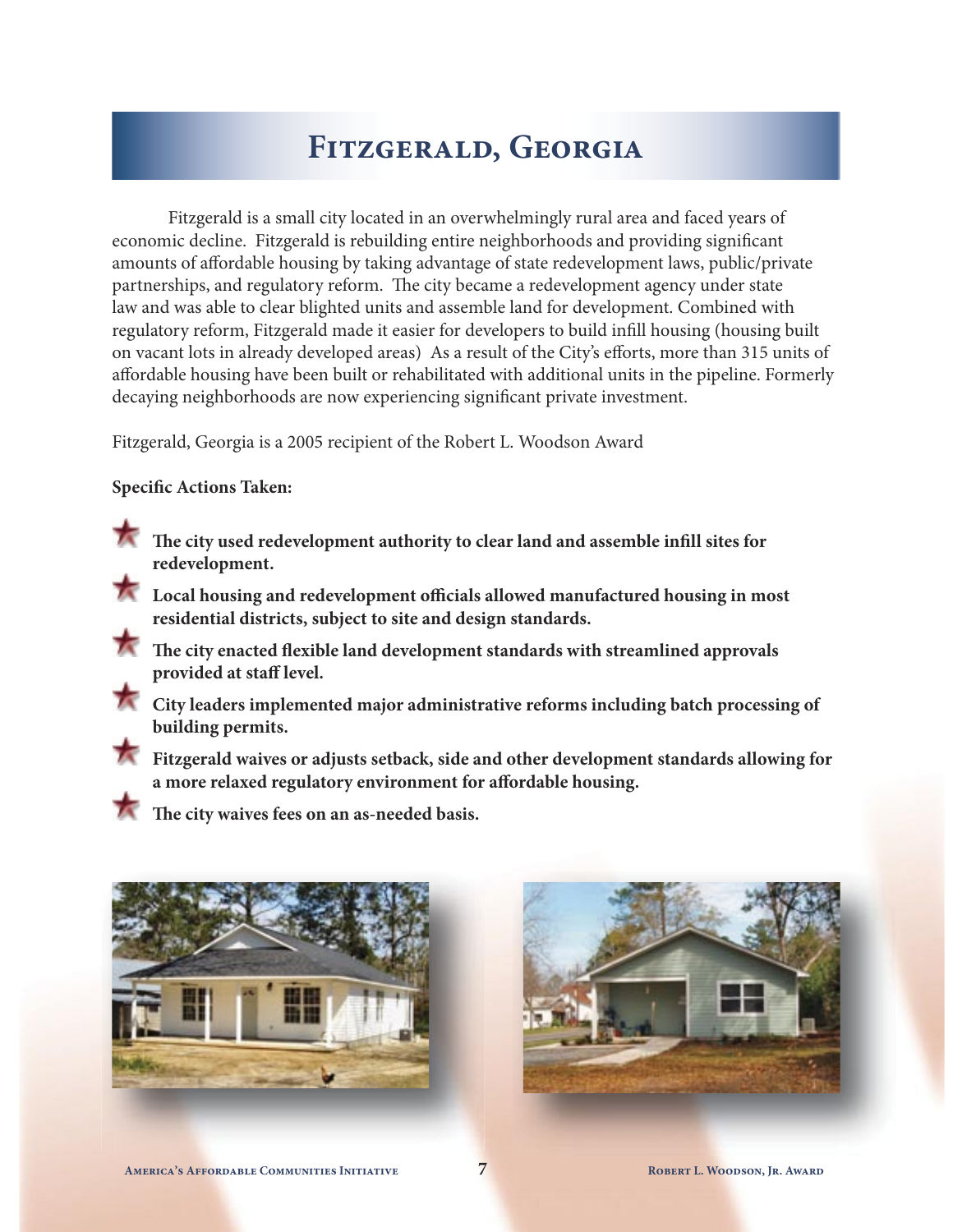## **FORT COLLINS, COLORADO**

The City of Fort Collins has a long history of addressing regulatory barriers in order to achieve housing affordability. As early as 1984, local land use controls provided for density bonuses to developers of affordable housing, a technique just now being adopted in many communities. Following the creation of an affordable housing task force in 1992, the City undertook a series of major regulatory changes. Fort Collins institutionalized regulatory reform by creating a public/private Affordable Housing Board whose primary responsibility is to recommend to the City Council new regulatory reform proposals. As a result, a continuing series of reform actions have been put in place over a ten-year period. Over the past decade, more than 1,000 units of market-rate and assisted affordable housing have been built.

Fort Collins, Colorado is a 2005 recipient of the Robert L. Woodson Award

#### **Specific Actions Taken:**



- **The city offers developers "density bonuses" for affordable housing.**
- **Fort Collins created an Affordable Housing Board to recommend new reform efforts to the city council.**
- **Payments of impact fees are delayed until occupancy and impact fee rebates are offered for affordable rental housing.**
- **Reducing the required widths of streets and sidewalks significantly lowered the cost of housing.**
- **Priority is given for processing of affordable housing developments reducing the time between permit application and development.**
- **Sales and use tax rebates are offered on materials builders purchase for the construction or rehabilitation of affordable housing.**
- **The city provides exemptions on fees for inspections, right of way, and street cuts on affordable housing developments.**
- **Fort Collins requires a cost- impact analysis prior to any changes to the city's building code.**
- **Affordable housing builders enjoy more relaxed bonding and landscaping requirements.**
- **The review time in Fort Collins has been cut by 40 percent due to tighter timeliness controls and increased staff assigned for conflict resolution.**
- **The city initiated a major affordable housing marketing effort.**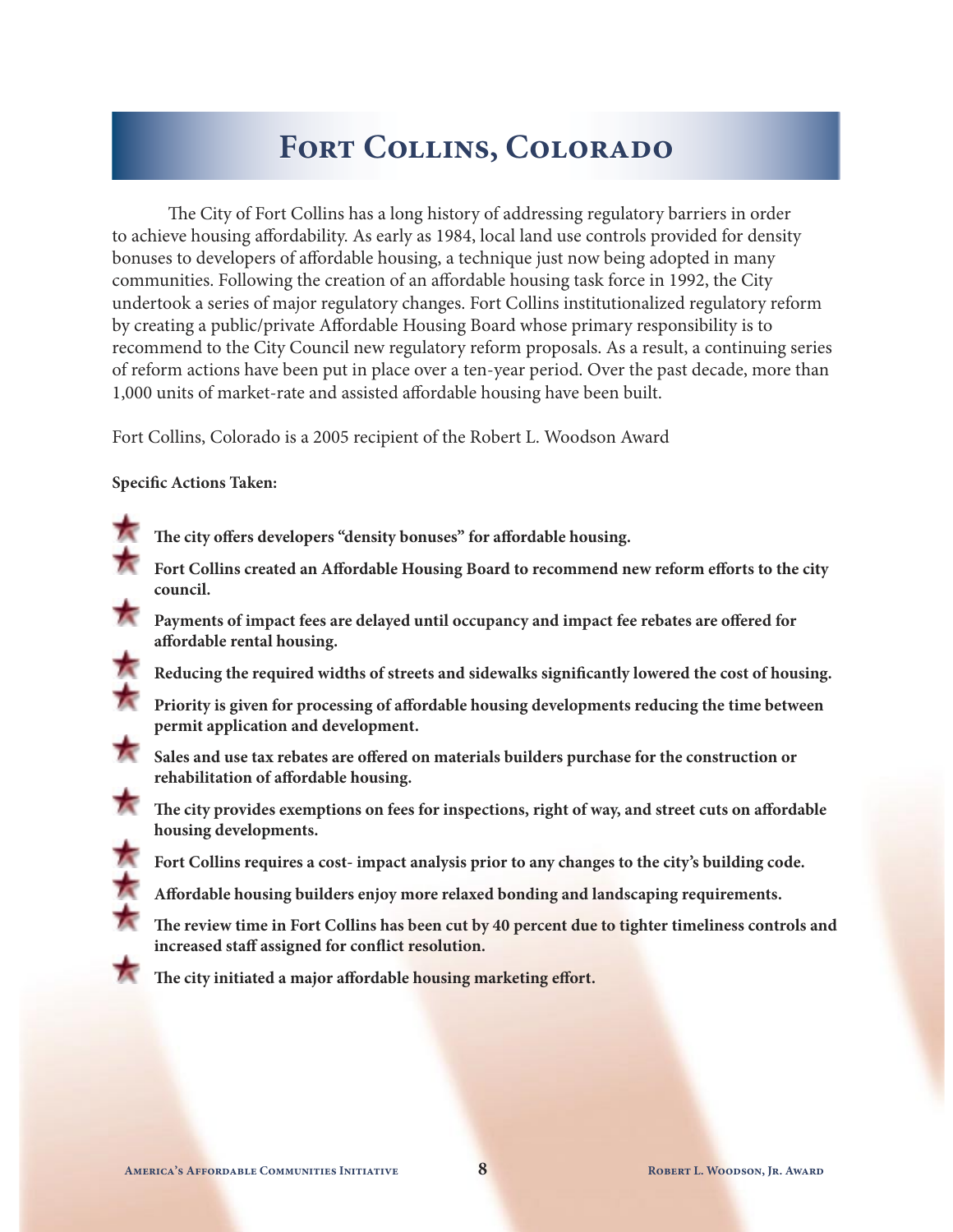



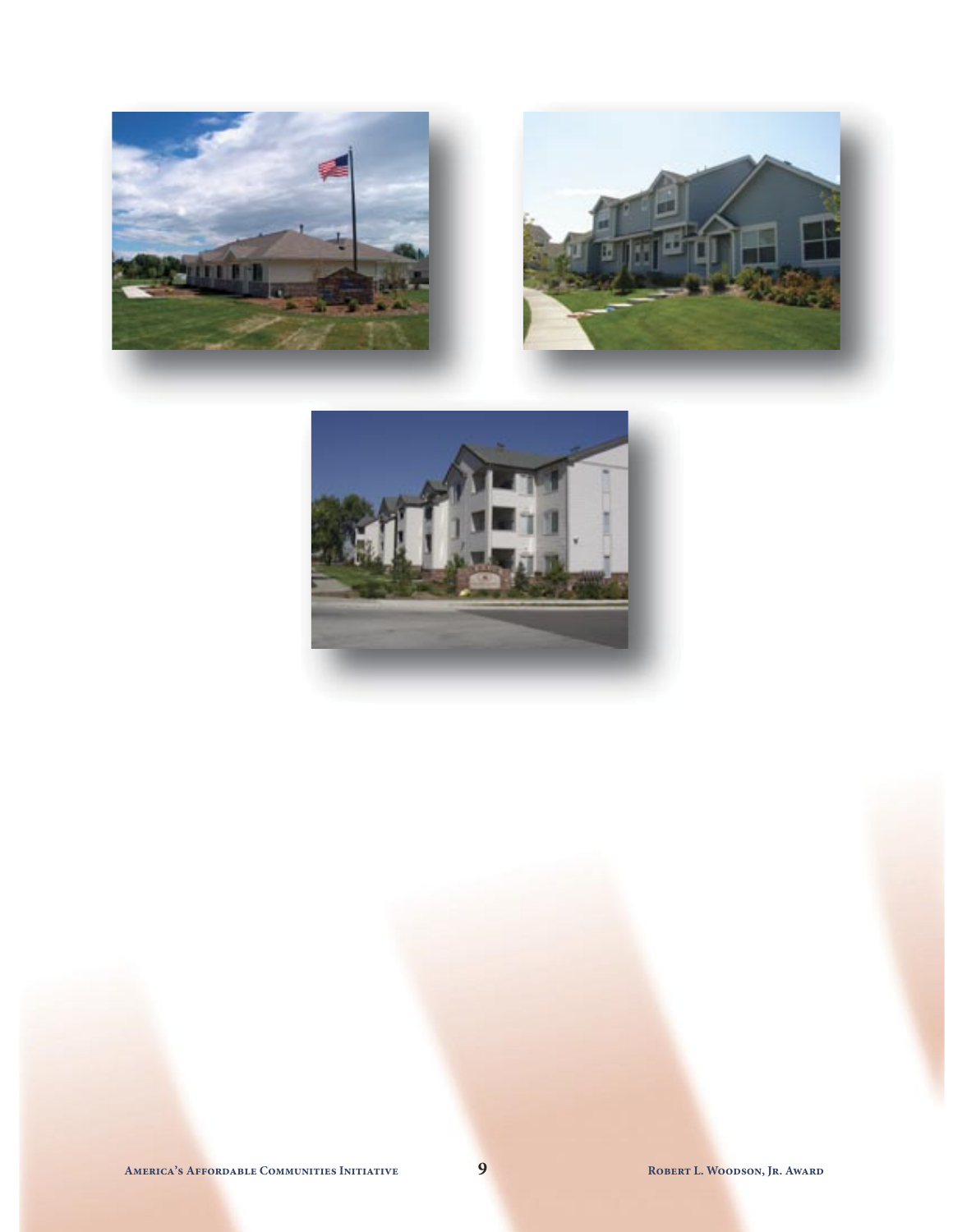### **Grand Forks, North Dakota**

In 1997, devastating floods destroyed more than 800 homes in Grand Forks. Since then, the city has undertaken an aggressive rebuilding program focused on affordable housing. Local leaders recognized there is no single solution and created a "tool box" of incentives to stimulate the construction of affordable homes including an affordable housing "infill" program and the establishment of "affordable housing districts." In exchange for special concessions on tax assessments and land standards, developers in these areas agree to build higher density, smaller entry-level homes. In the years prior to these efforts, only 14 affordable units were built in the entire city. Since 2002, of the 106 homes built in the affordable housing districts, over 57 percent meet affordable housing target prices.

Grand Forks, North Dakota is a 2005 recipient of the Robert L. Woodson Award

#### **Specific Actions Taken:**

**Grand Forks waived a required 50 percent developer's contribution for infrastructure.**

**Local tax authorities deferred special assessments imposed on buyers of affordable housing.**

**City officials granted a two-year property tax exemption for the first \$75,000 of a home's assessed value.**

**Likewise, the city granted a three-year property tax exemption for increased values resulting from rehabilitation.**

**Grand Forks reduced special assessment rates.**

**The city relaxed land development requirements (i.e., narrower road widths) and reduced right of ways.** 

**To encourage more development of affordable housing, local leaders reduced previous lot size requirements.**

**Developers seeking zoning variances now find a more flexible, relaxed application process.**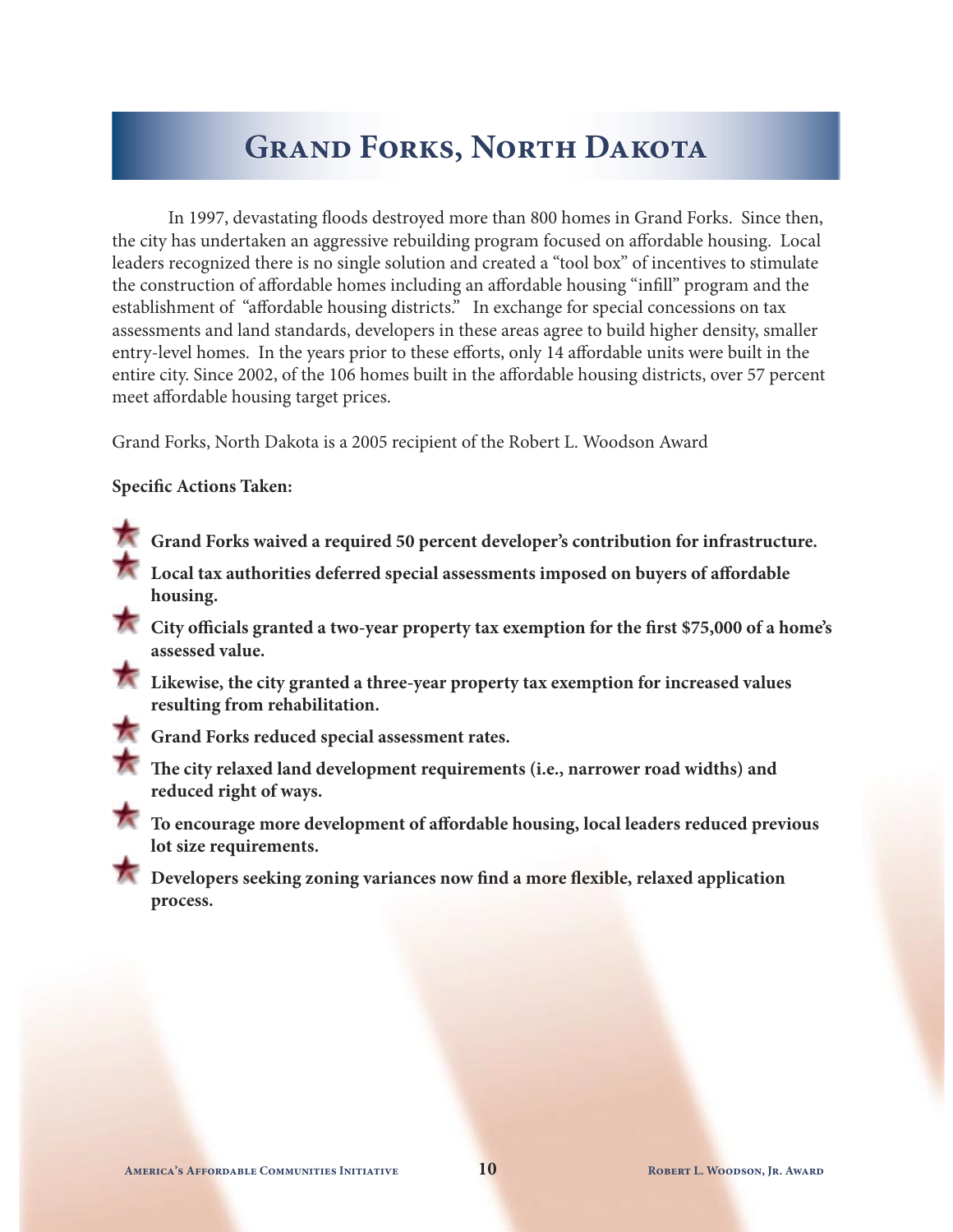



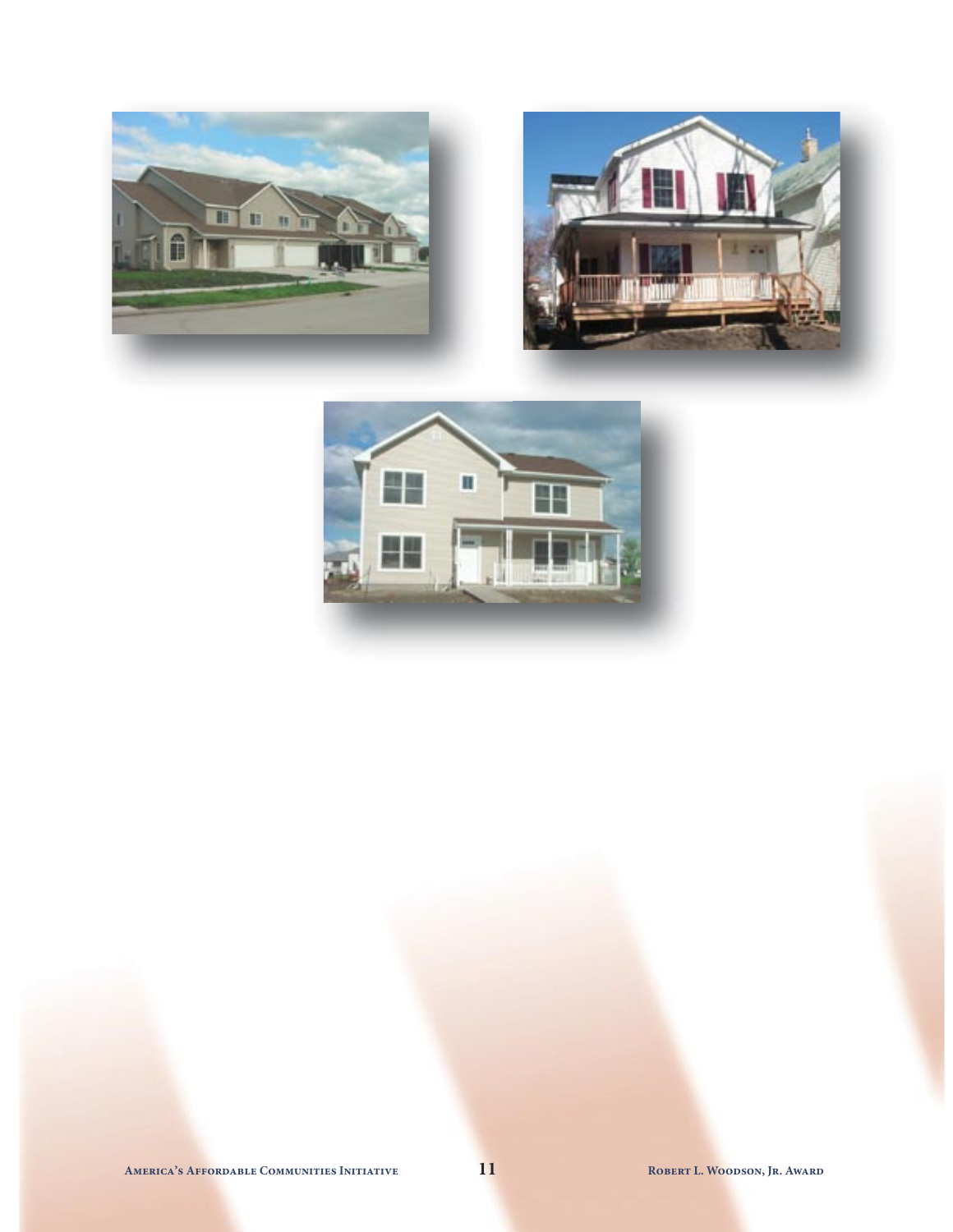### **King County, Washington**

King County is an extremely large geographic area encompassing the Seattle metropolitan area as well as large tracks of farming, forestry, and recreational land. Under state-mandated growth management requirements, King County established a comprehensive plan that works to achieve orderly growth, to protect farmland and open spaces, and to provide an adequate supply of housing. To achieve this balance, county officials made major changes to local zoning and land development statutes to increase housing density and to streamline review processes. Though King County has experienced unprecedented growth and must meet rigorous growth management requirements, homes in the Seattle market area are similar in affordability to those nationally. In the face declining land supply and increasing housing demand, King County has maintained its overall housing affordability through regulatory reform.

King County, Washington is a 2005 recipient of the Robert L. Woodson Award

#### **Specific Actions Taken:**

- **King County changed zoning in most areas to eliminate minimum lot sizes.**
- **Reversing a traditional regulatory requirement, the county established a unique requirement for minimum densities.**
- The county allows multifamily housing in many formerly single-family residential areas.
- **Many exclusively residential areas are permitted for mixed use.**
- Permitted, as of right, accessory units in all lots over 10,000 sq/ft.
- **Provided new zoning for town homes and zero lot line development.**
- **Changed zoning to allow for small cottage housing at twice normal densities.**
- **Increased customer service, streamlined environmental requirements for small developments, and provided for pre-approval of commonly used house plans.**





 **America's Affordable Communities Initiative 12 Robert L. Woodson, Jr. Award**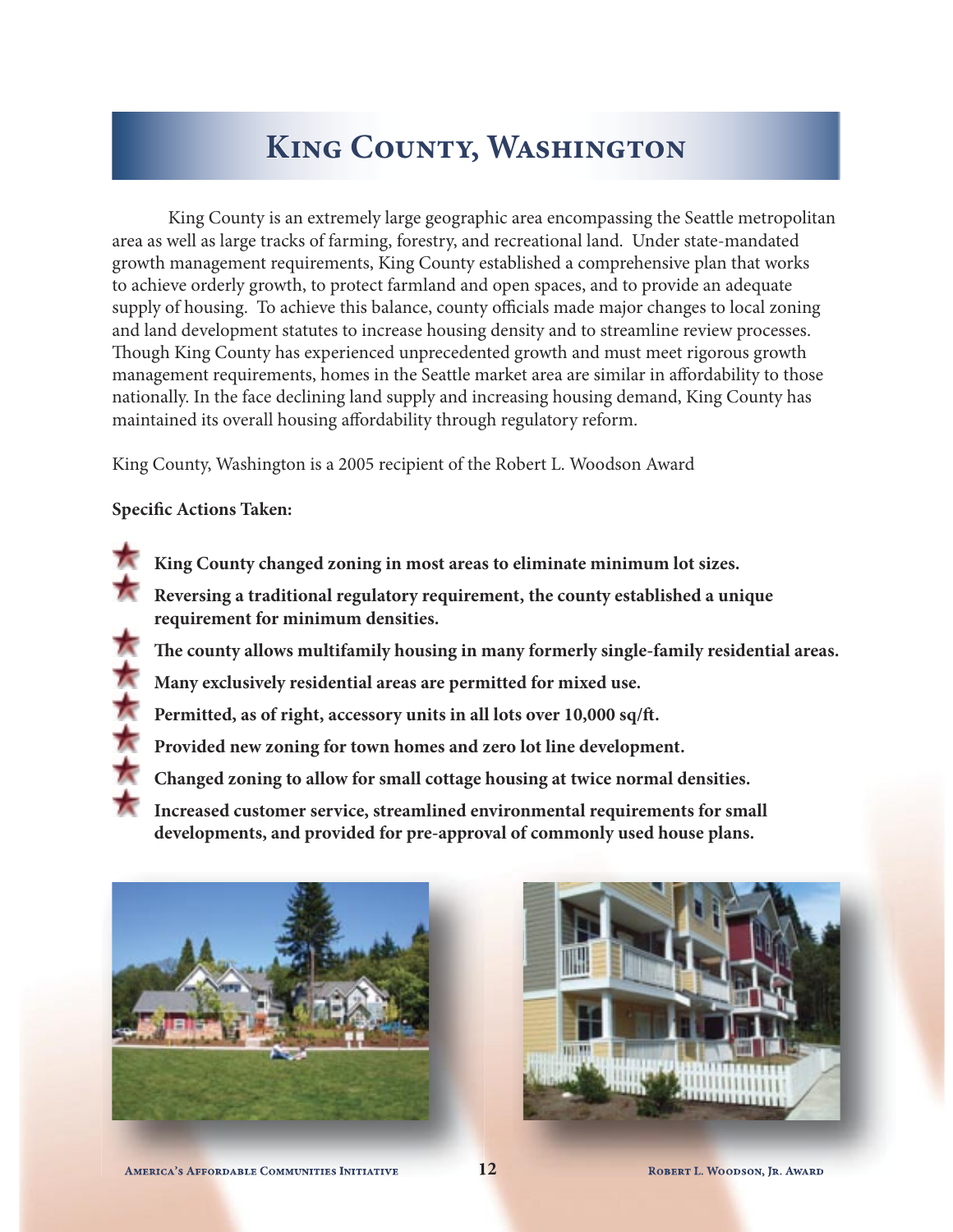

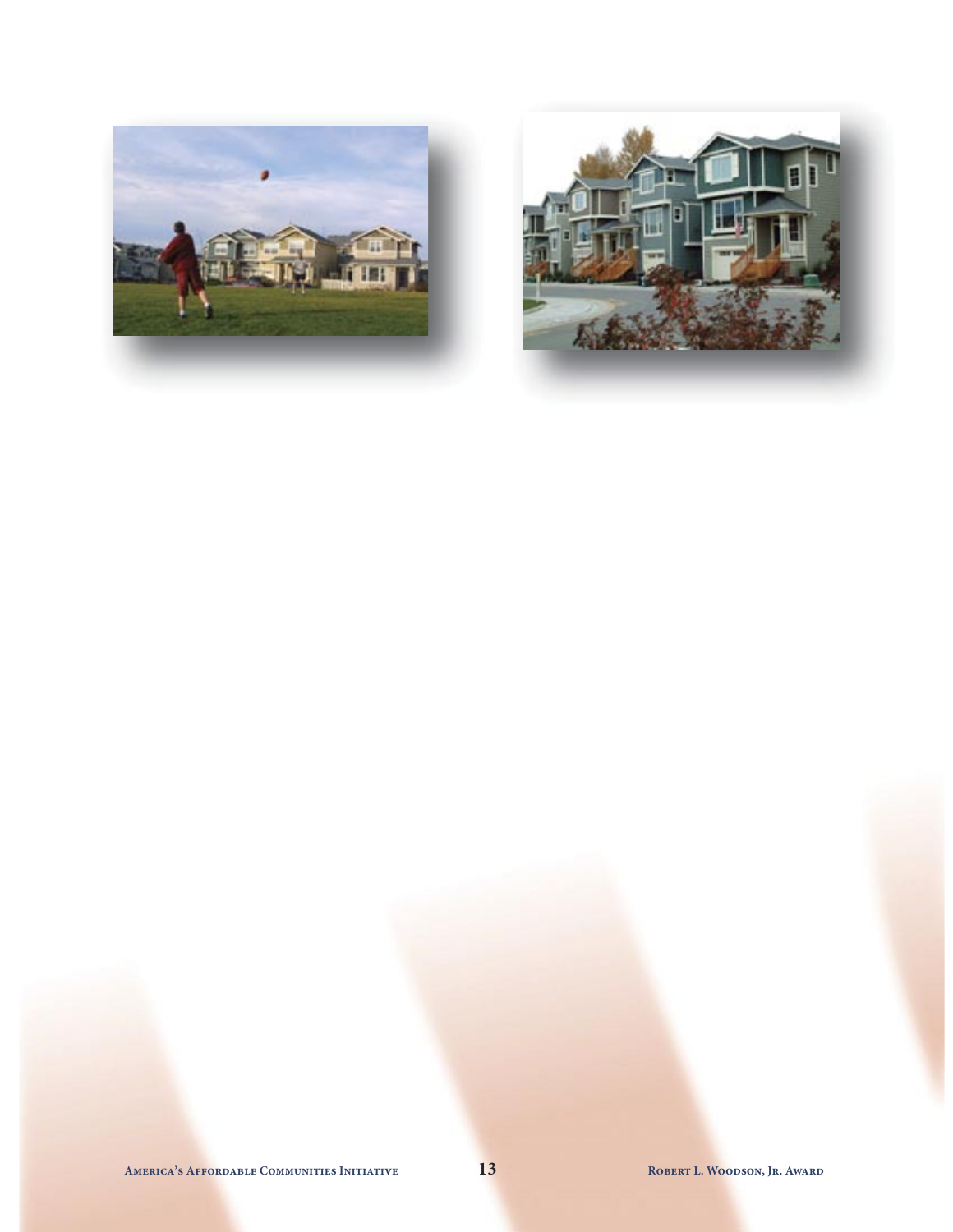### **Orlando, Florida**

Orlando is no stranger to extraordinarily rapid growth and the need for affordable housing. As early as 1994, the city recognized that changes in land development and regulatory practices were needed if affordable market-based, as well as assisted housing, were to be built in large numbers. Through a series of reforms specifically targeted at affordable housing, more than 6,000 affordable housing units have been built. Most remarkably, a third of these units have been built entirely by the private sector with just local regulatory and related incentives.

Orlando, Florida is a 2005 recipient of the Robert L. Woodson Award

#### **Specific Action Taken:**

- Orlando offers reimbursement of sewer and transportation fees as well as significant discounts on school impact fees for developers of affordable homes.
- The city implemented flexible, less costly land development standards.
- 
- **Local leaders reduced transportation capacity fees and now provide density bonuses for aff ordable housing.**
- **Orlando reduces and, in some cases, waives land development fees for developers of**  affordable housing, significantly reducing the cost of production.
- The city implemented a public/private cooperative planning process for fast track **approval through an expedited development review process.**



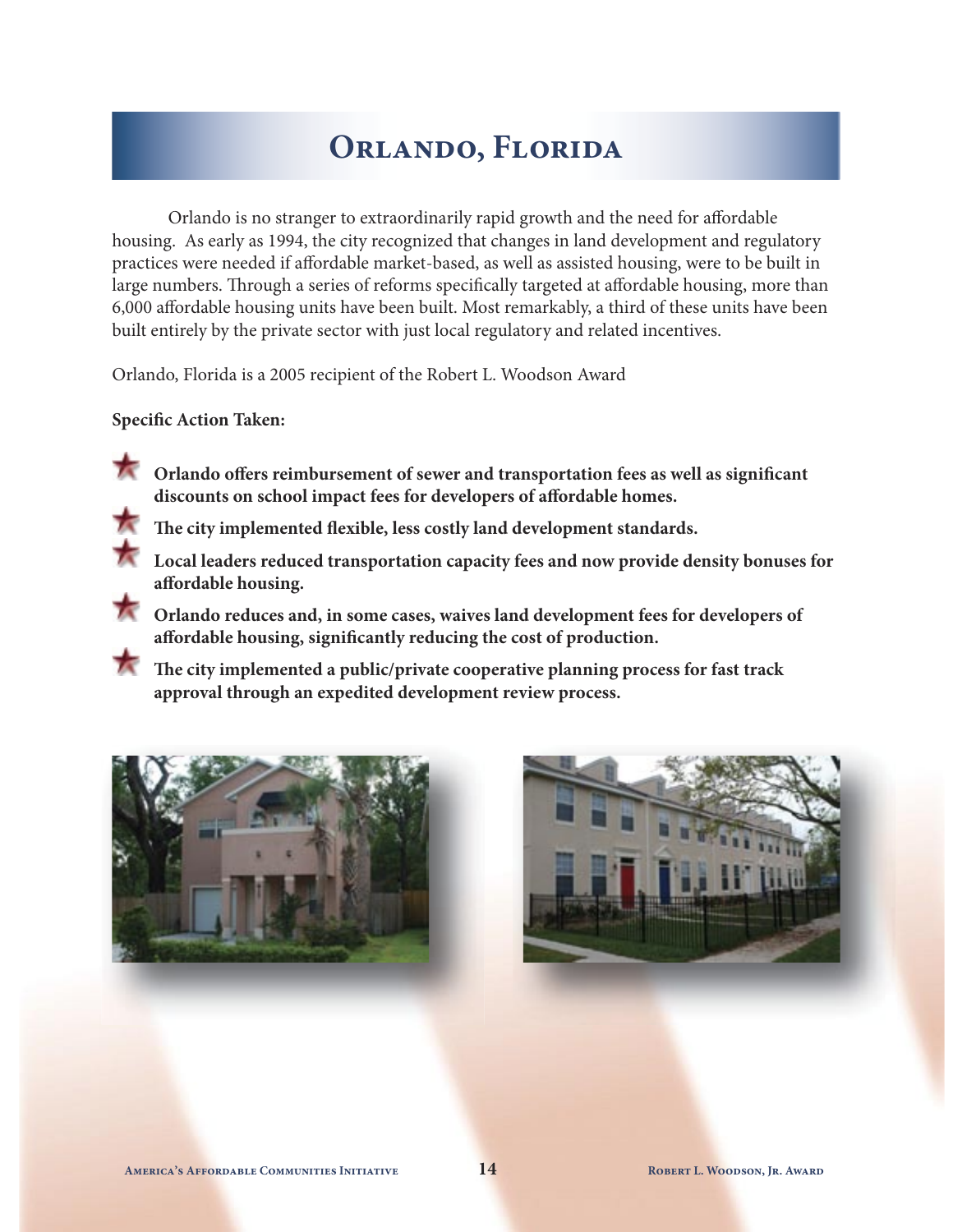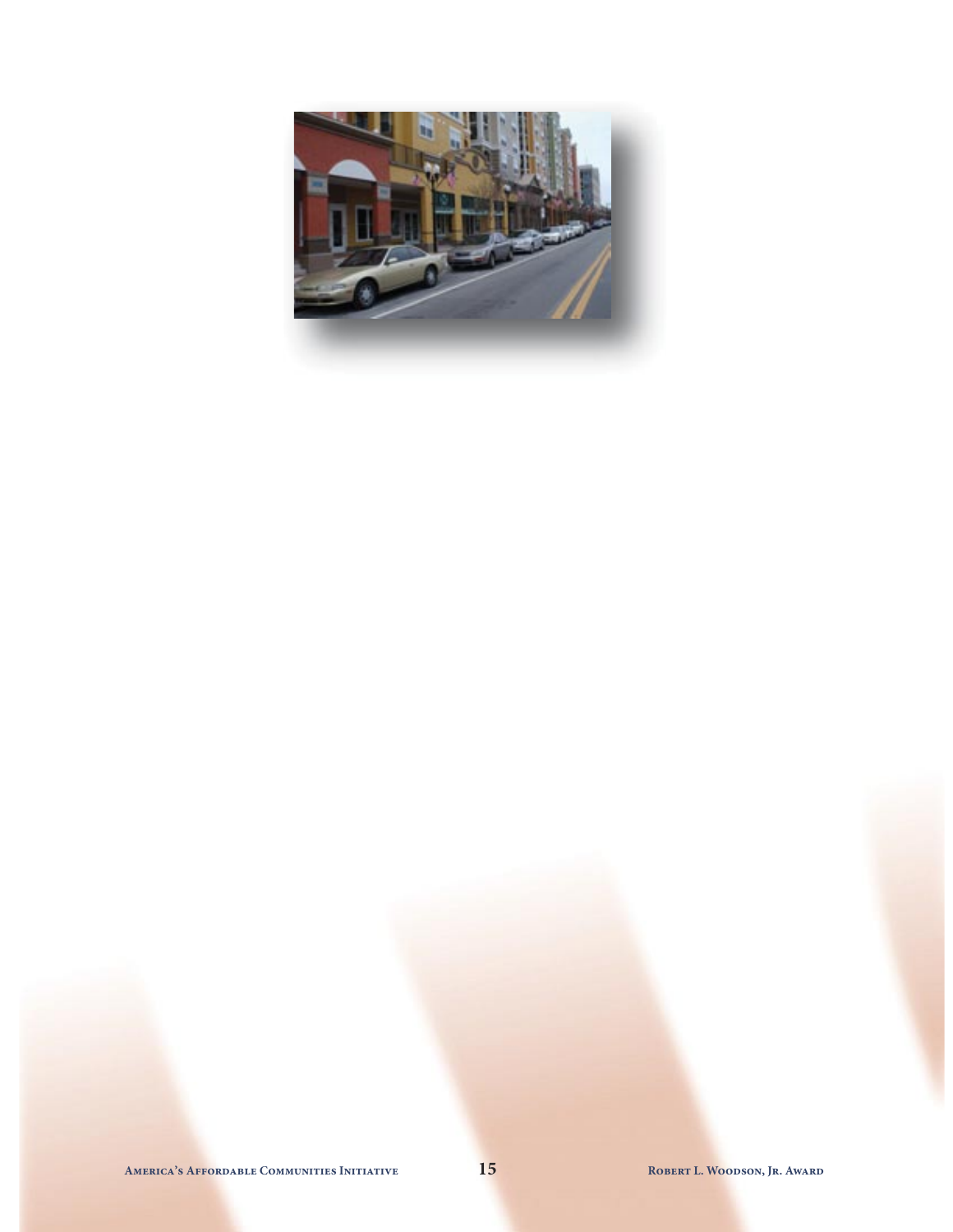## **Oxnard, California**

Oxnard is a city north of Los Angeles located in a fast growing county with significant growth management controls. With restrictions on land supply and growing market demand, prices in the metropolitan area are rising at a very rapid rate. Between 1999 and 2004, the median price of a home had gone from \$169,000 to \$445,000. In response to these intense market pressures, Oxnard is undertaking a series of significant broad-based regulatory reforms to reduce costs and increase supply. Hundreds of affordable units have resulted from these measures.

Oxnard, California is a 2005 recipient of the Robert L. Woodson Award

#### **Specific Actions Taken:**

- **Oxnard provides a Density Bonus and Incentive Program to developers of affordable** housing—offering a maximum 25 percent bonus to developers who dedicate 10 percent **of their units for lower income families.**
- The city reduces or entirely waives most development fees (water, wastewater, drainage, traffic, parks) for infill housing without income conditions.
- **For developers who devote 10 percent of their units for very low-income families (or 20 percent for low-income households), the city defers or waives most development fees.**
- **In addition, the city provides major waivers or adjustments to development standards**  where significant numbers of lower income housing are to be built.
- The city offers "special use" permits if substantial land use improvements result (with **variances for density, area, yard, height, parking and related requirements).**
- **Local leaders provide expedited development approvals by administrative staff if projects are consistent with the City's plans.**



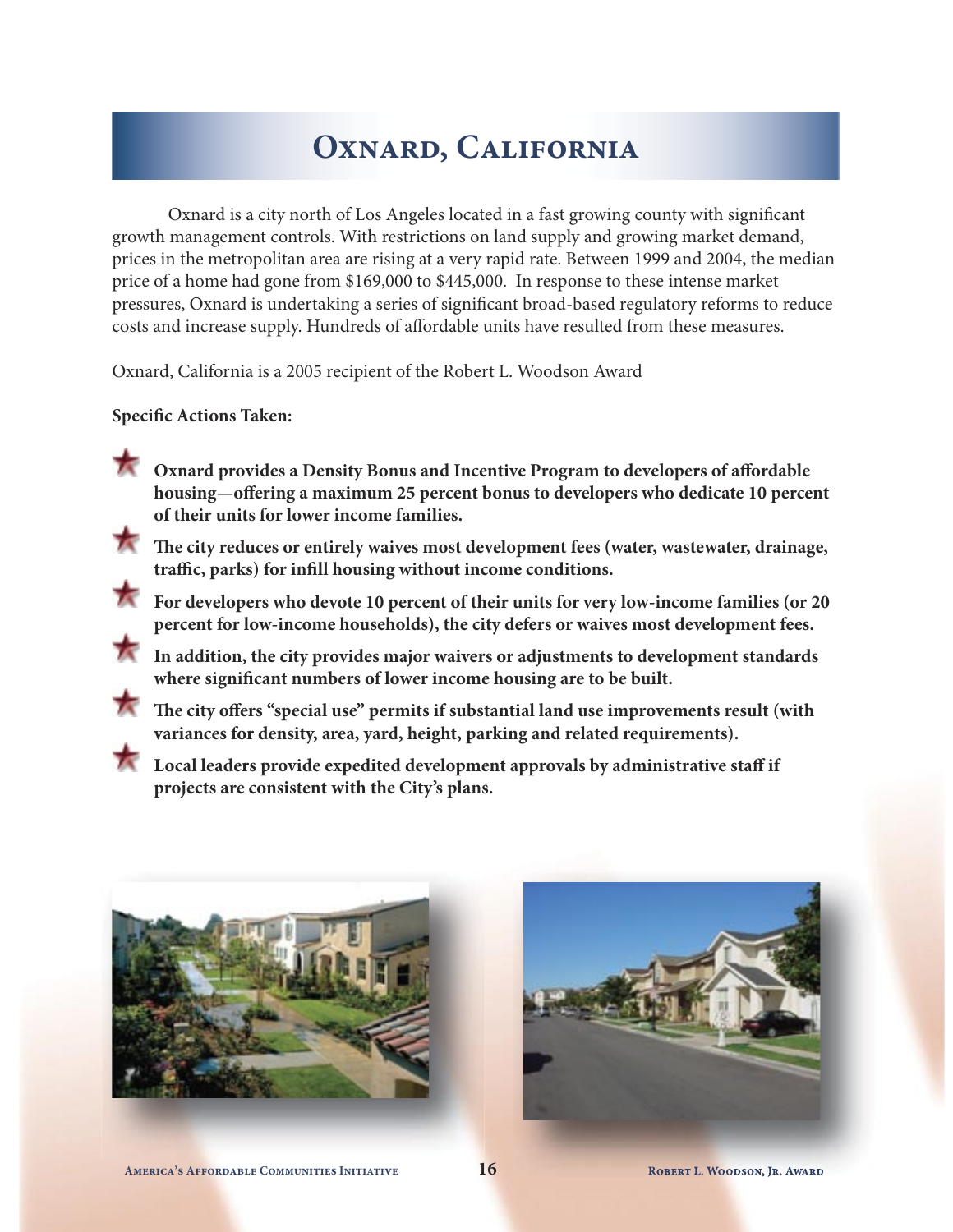

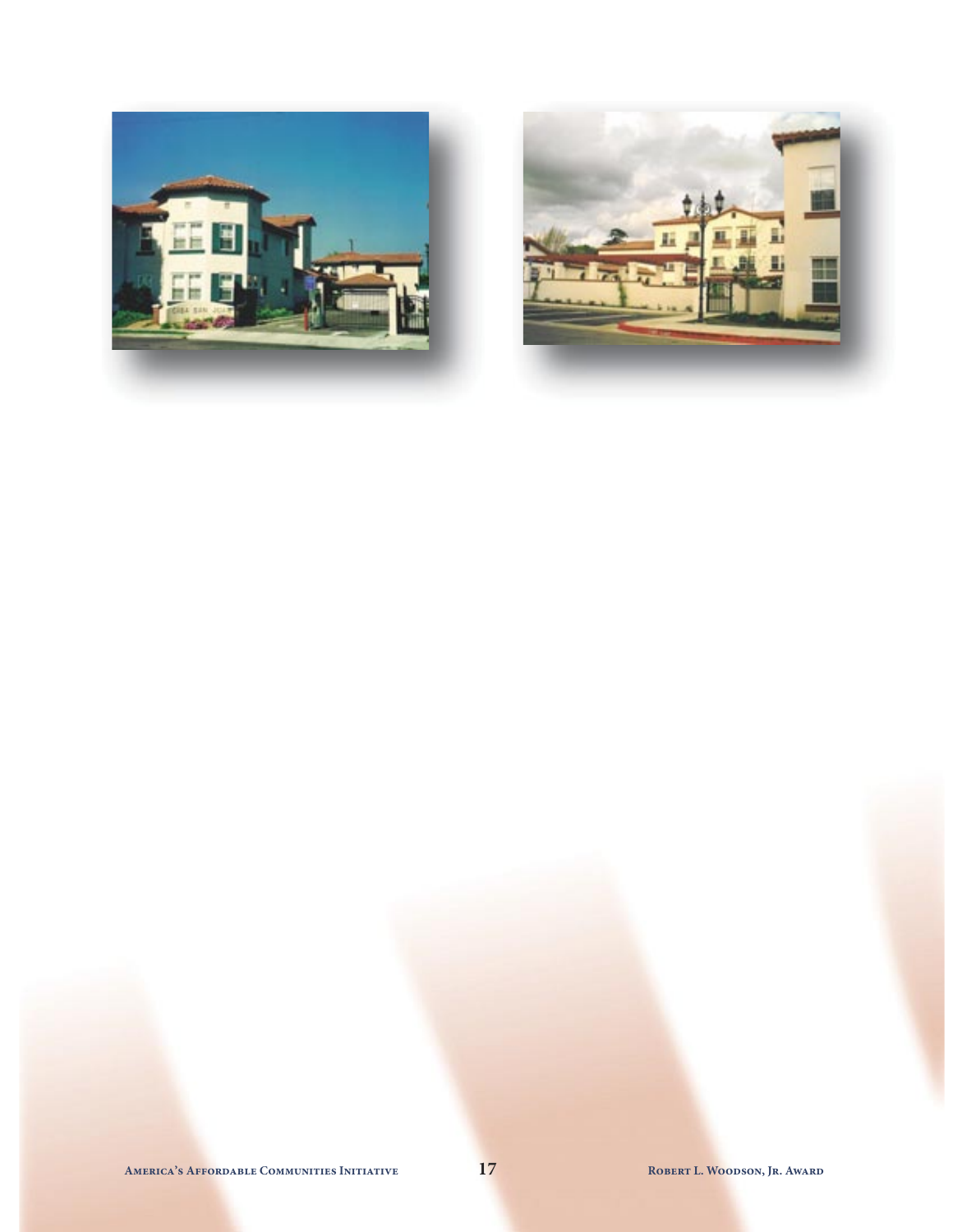# **San Antonio, Texas**

The City of San Antonio confronted its housing affordability challenge by addressing the twin problems of neighborhood revitalization and regulatory barriers. San Antonio's Edgewood community needed revitalization but that goal was impeded by a host of regulatory barriers including excessive zoning and subdivision requirements, high land acquisition costs, cumbersome development review processes, inefficient permitting procedures, and burdensome impact fees.

In partnership with the Greater San Antonio Builders Association, the City launched the Aff ordable Showcase of Homes to revitalize the Edgewood community through the development of a series of affordable housing subdivisions. Since its inception a decade ago, the Affordable Showcase of Homes has produced nearly 250 affordable homes and has also spurred the development of affordable housing communities in adjacent neighborhoods.

San Antonio, Texas is a 2005 recipient of the Robert L. Woodson Award

#### **Specific Actions Taken:**

- San Antonio granted density bonuses for the development of affordably priced housing.
- The city waived impact fees on all the new affordable housing developments in the **Showcase neighborhoods.**
- Local officials exempted Showcase communities from building permit and platting fees.
- Surplus land was set aside for affordable home construction.
- Some homebuyers in Showcase neighborhoods were offered down payment and closing **cost assistance.**



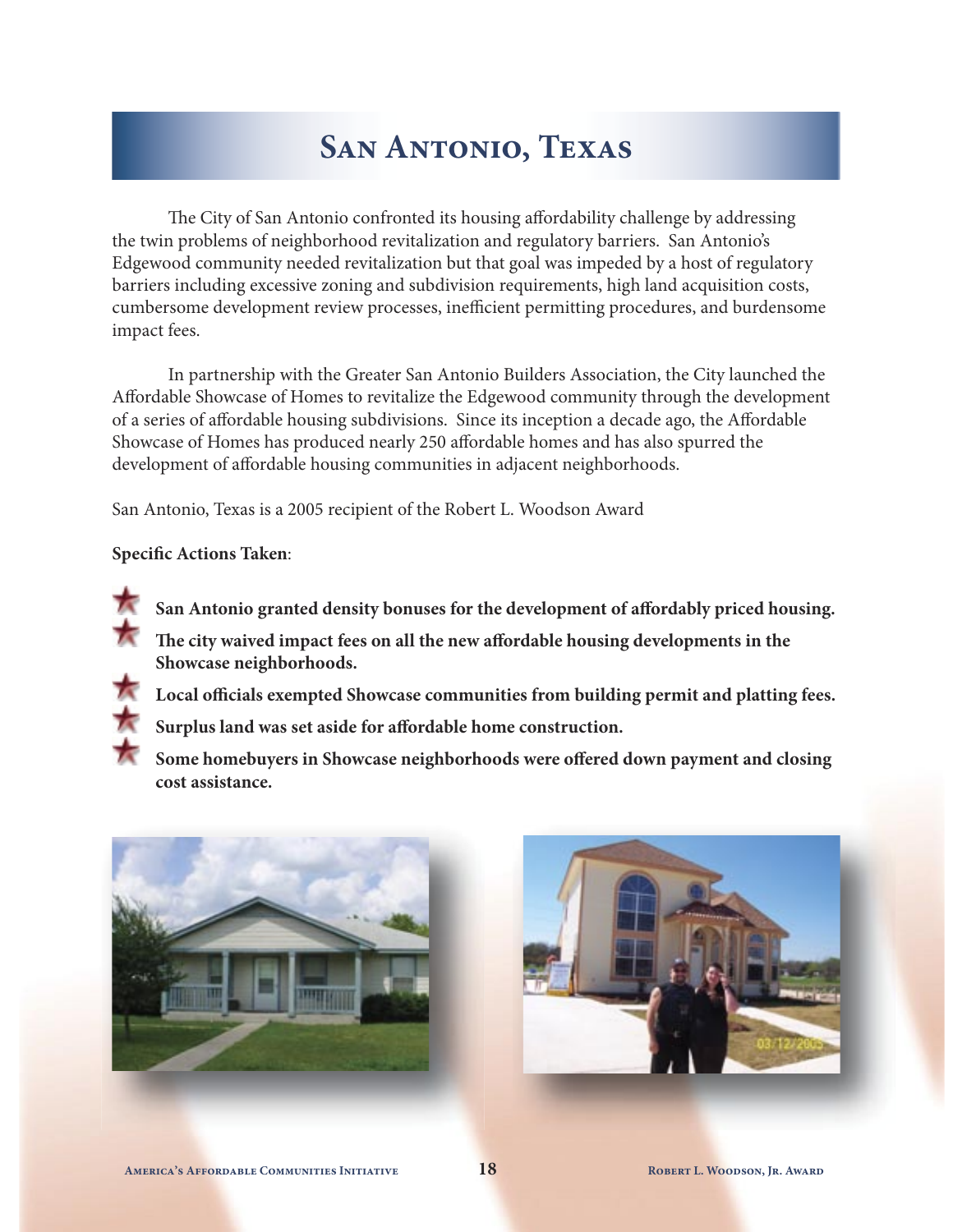## **Santa Fe, New Mexico**

By the early 1990s, the City of Santa Fe was facing a housing affordability crisis. At that time three quarters of its residents could not afford a median priced home, and housing costs were 40 percent above the national average. One of the country's major tourist destinations, Santa Fe was experiencing dramatic increases in land and housing prices, while complicated development processes and restrictive land use policies further hampered efforts to provide affordable housing opportunities.

To address these problems, Santa Fe embarked on an aggressive campaign to encourage affordable housing development in the following ways: The city enacted an innovative zoning policy to increase densities; reduced or waived a series of impact and review fees; reformed subdivision and land development standards; and, streamlined review and permitting procedures. As a result of these innovations, nearly 16 percent of all new homes built in Santa Fe during the last decade are affordable for working families.

Santa Fe, New Mexico is a 2005 recipient of the Robert L. Woodson Award

#### **Specific Actions Taken:**

- **Santa Fe accelerated the processing of housing development proposals that include at least 25 percent affordably-priced housing.**
	- **The city waives or reduces various impact, processing, and permitting fees for affordable housing developments.**
- 
- **Local officials exempt affordable housing developments from water utility expansion charges and related water utility building requirements.**
- **Developers are offered density bonuses for housing developments that include affordable units.**



 **Relaxed code requirements allow accessory units and other alterations to encourage greater affordable housing options.**

 **Modified site development and zoning requirements (such as reduced lot sizes) are increasing lot coverage to promote affordable housing.**

 **Local leaders now provide increased opportunities for the use of HUD- Housing Codes (manufactured homes).**

 **AMERICA'S AFFORDABLE COMMUNITIES INITIATIVE 19 19 ROBERT L. WOODSON, JR. AWARD**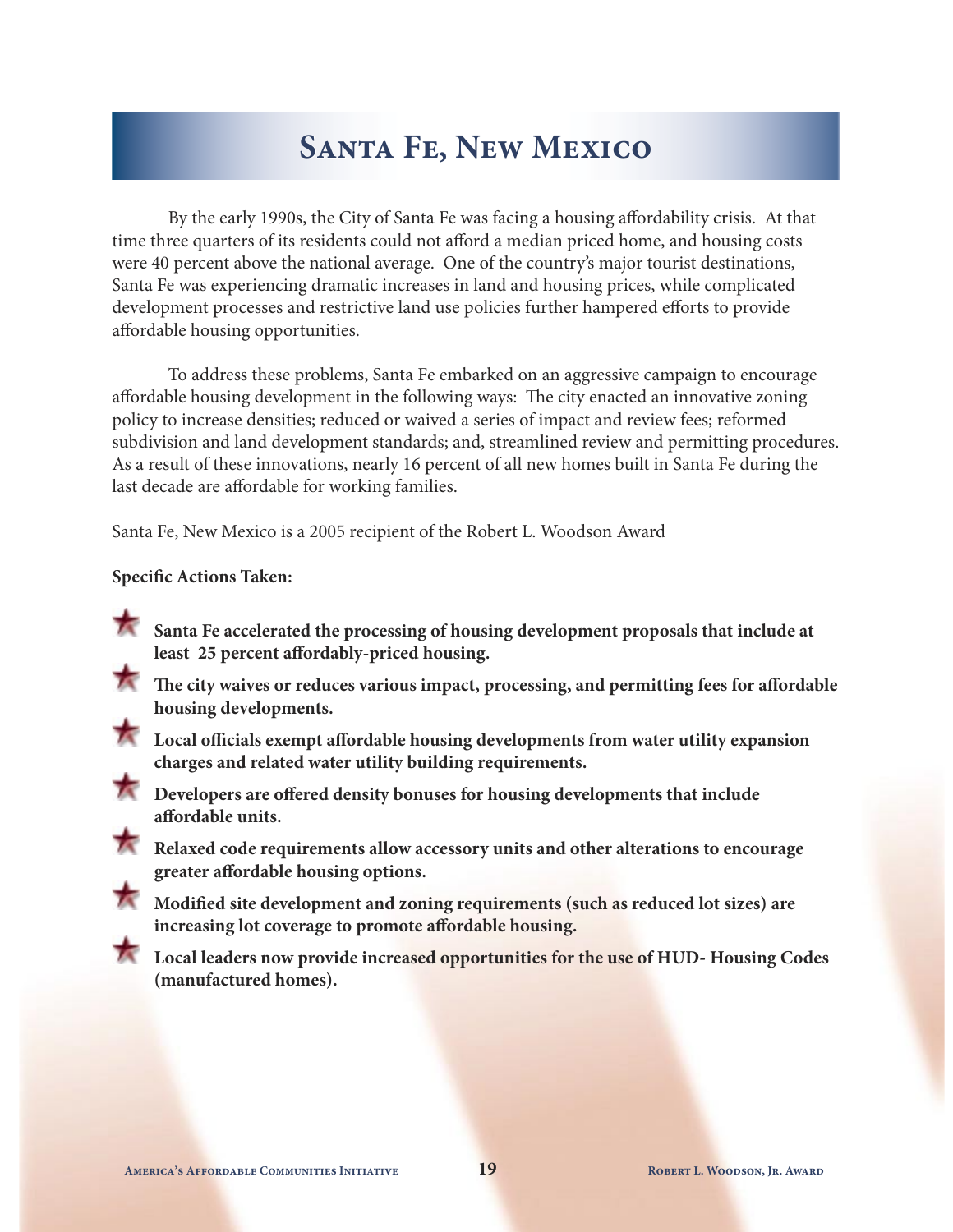

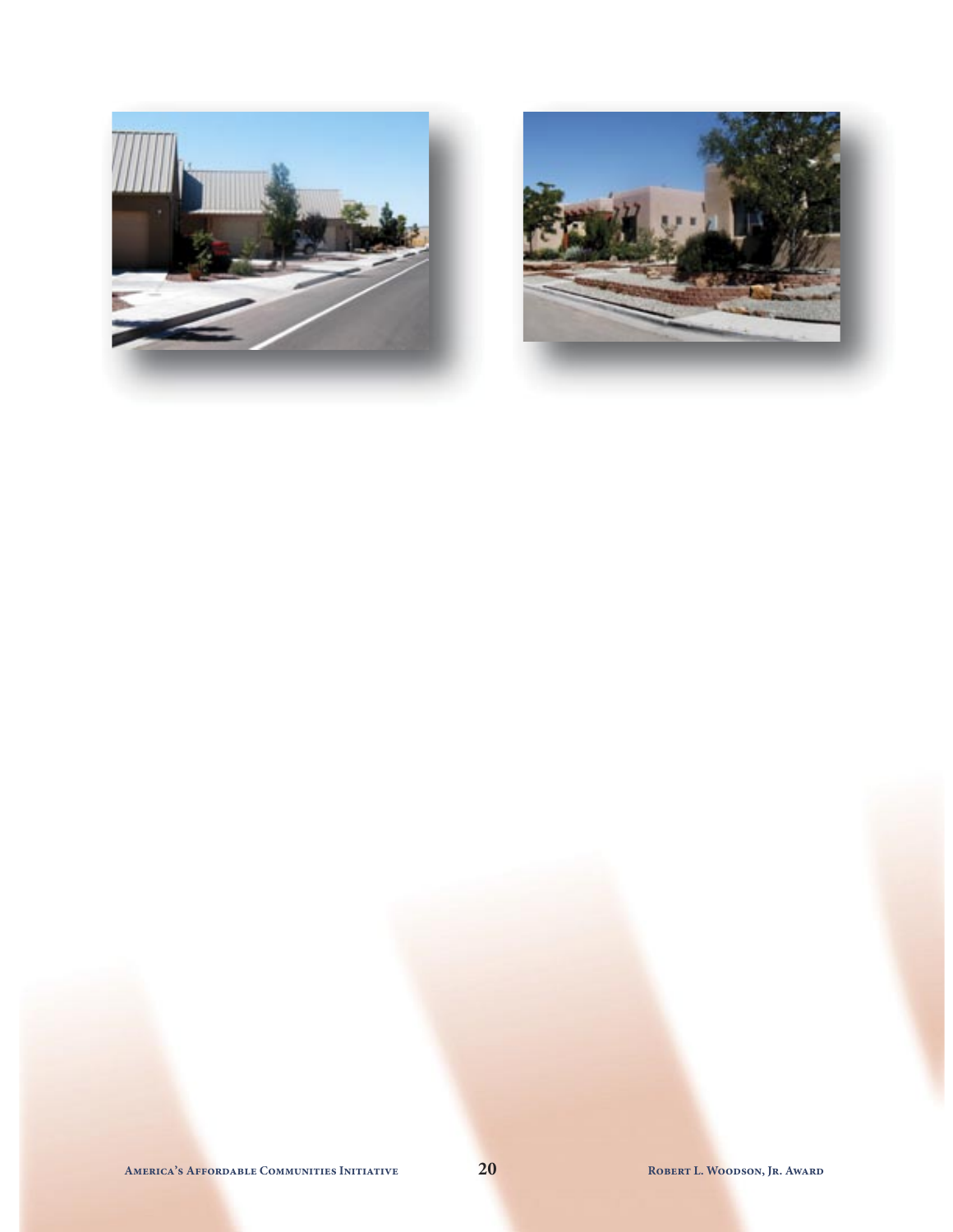## **White Plains, New York**

White Plains is an older close–in suburban city near New York City. Residents of its housing stock covers a range of income groups ranging from lower to upper income homes. Faced with a declining downtown, the city established an economic development strategy that focused on downtown revitalization and a mix of housing affordable to families of various income levels. Through citywide and targeted neighborhood action, White Plains integrated regulatory reform into a larger economic development strategy.

Since 2001, the city's institutional and regulatory reforms have resulted in 153 homes, including 48 low-income units, 139 workforce units and nine units of city defined "below" middle-income" housing. In addition, 51 workforce units were under development in 2005. This represents 10 percent of all new housing approved within the city. Most notably, 112 of these units are the direct result of regulatory reform without any additional subsidy.

White Plains, New York is a 2005 recipient of the Robert L. Woodson Award

#### **Specific Actions Taken:**

- **White Plains established a strong public /private partnership to support major regulatory reform.**
- The city enacted a comprehensive reform of its zoning ordinance with height and **density incentives available for "workforce" and "below middle-income" housing.** 
	- **City planners doubled allowable densities for low-income housing in targeted neighborhoods.**
- Local officials created a coordinated review process for housing development. Chaired by the Mayor's Office, all city departments conduct expedited review of proposed **developments as a team.**
- The city modified building codes to reduce costs.





 **AMERICA'S AFFORDABLE COMMUNITIES INITIATIVE 21 21 ROBERT L. WOODSON, JR. AWARD**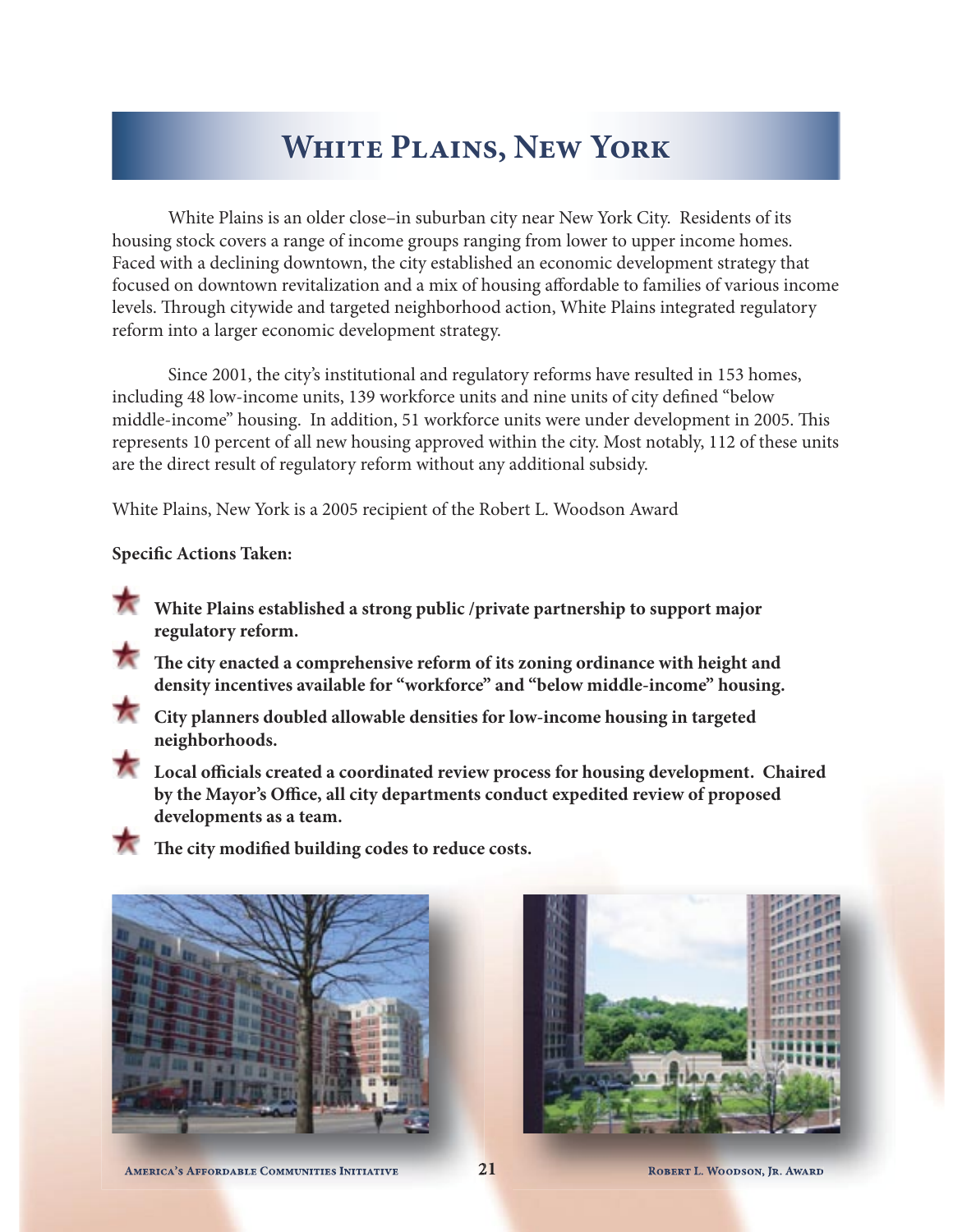# **SAN JOSE, CALIFORNIA**

 Located in one of the most expensive housing regions in the country, the City of San Jose has long recognized the need for providing affordable housing. By the mid-1990s the City needed 13,000 units of affordable housing to meet the demands of its lower-income citizens. In addition to complex state-mandated land use regulations, the city's numerous development fees and taxes acted to seriously inhibit the production of affordable housing. After struggling to balance the pressing need for more affordable housing with city's other goals and programs, the city took action in 1999 by making affordable housing a priority and setting ambitious goals for the production of affordable housing. Since that time, the city has added 7,500 affordable housing units, and is on track of meeting it's a goal of 10,000 units by December of 2006.

San Jose, California is a 2006 recipient of the Robert L. Woodson Award

#### **Specific Actions Taken**



Created Housing Opportunity Studies effort to identify and rezone urban, transit-oriented infill sites suitable for high-density housing, including affordable housing. To date, 520 affordable housing units have been completed as part of this effort.



Joined with Habitat for Humanity and Youthbuild to produced 580 affordable units on **formerly surplus city-owned land.**



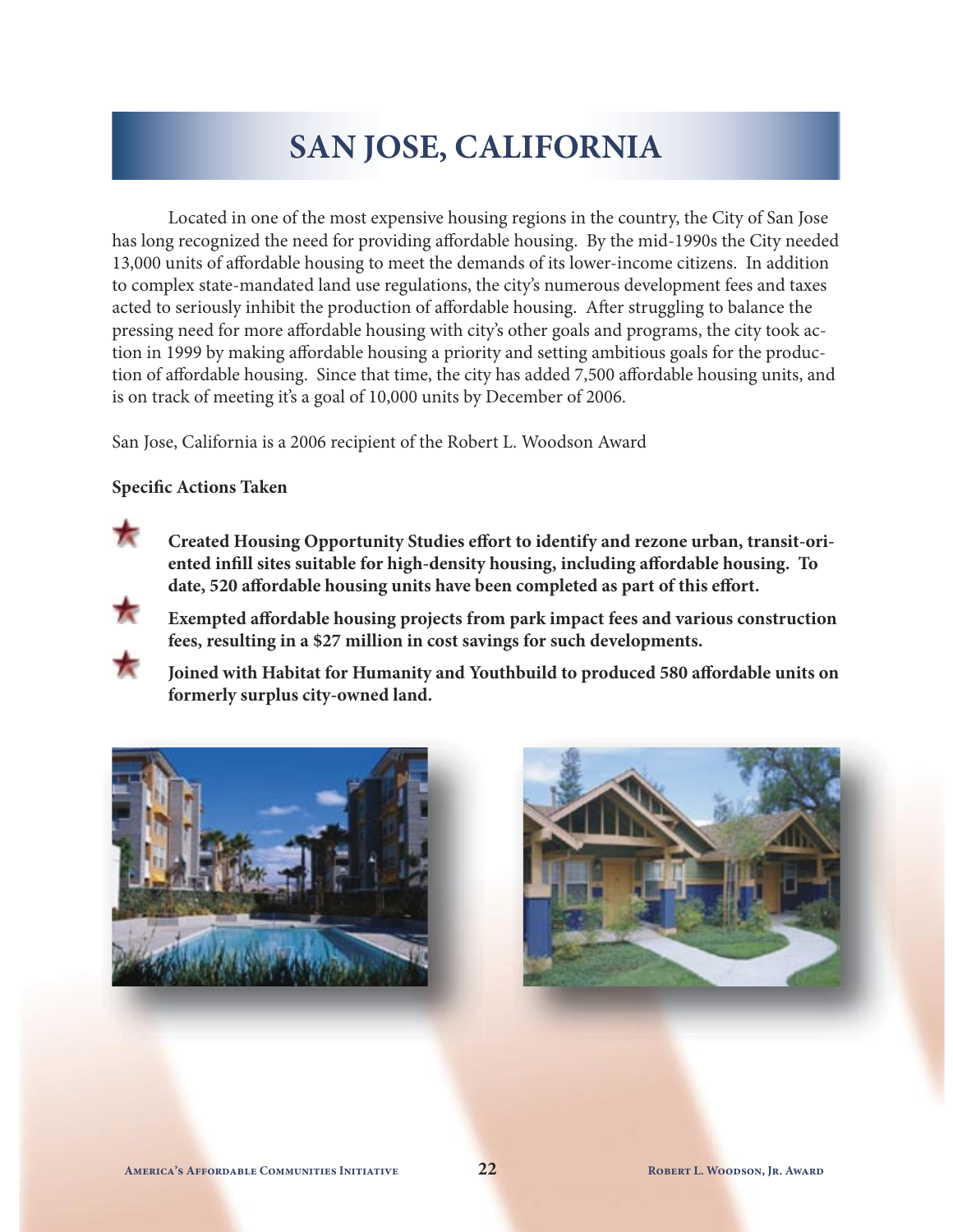

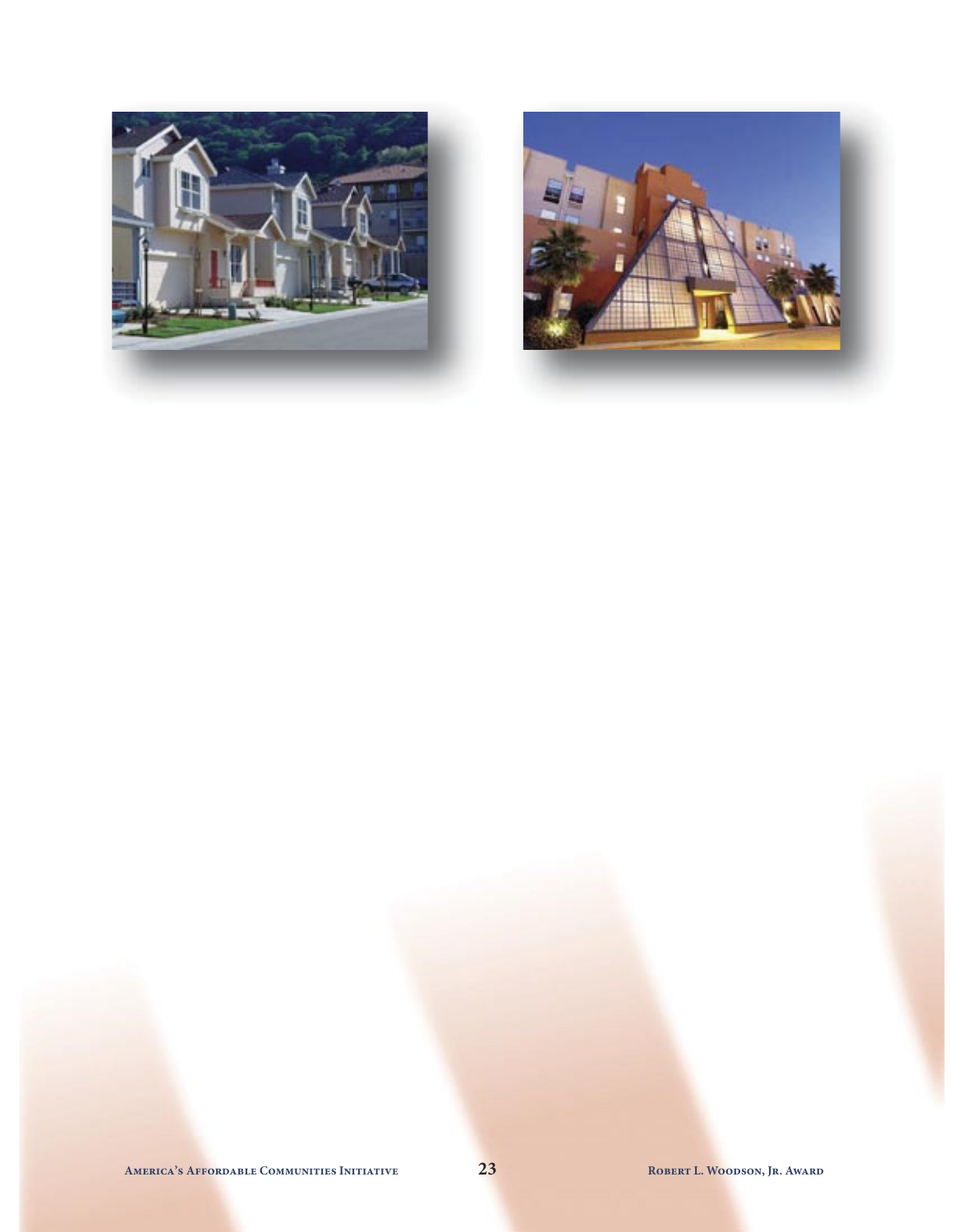# **MOUNT JOY BOROUGH, PENNSYLVANIA**

The affordable housing problems experienced in Mount Joy, a bedroom community of Harrisburg, are very similar to those experienced by many other suburban communities. Zoning restrictions and building specifications prompted a dramatic rise in land and home prices, prohibiting builders from making profits on affordable housing. Recognizing the problem in 2004, municipal officers held a public workshop bringing residents and the development community to the table. The workshop was very successful and participants developed a consensus on a comprehensive development plan for Mount Joy permitting greater density on the available sites.

The first fruits of the plan led a new is a mixed-use development called Florin Hills. 75 out Florin Hills' 457 new units will be affordable, 18 more than the 57 total units that the old zoning requirements would have allowed. Both Governor Edward Rendell and the Housing Alliance of Pennsylvania recognized Mount Joy's achievement as a model for meeting the affordable housing needs in the Commonwealth of Pennsylvania.

Mount Joy Borough, Pennsylvania is a 2006 recipient of the Robert L. Woodson Award

#### **Specific Actions Taken**





**The Borough amended, waived, or otherwise revised 52 development and zoning regulations that were barriers to the development of affordable housing units.** 



 **Mount Joy provided a Workforce Housing Density Bonus that created a powerful incentive for builders to build one additional home per acre if at least 10 percent of new homes are affordable.**



 **Borough planners approved Florin Hills, a new mixed-use development characterized by affordable and market rate housing, access to public transit, and high-density housing. Changes in density requirements and zoning laws allowed this to go from a 57-unit development to a 468-unit development.**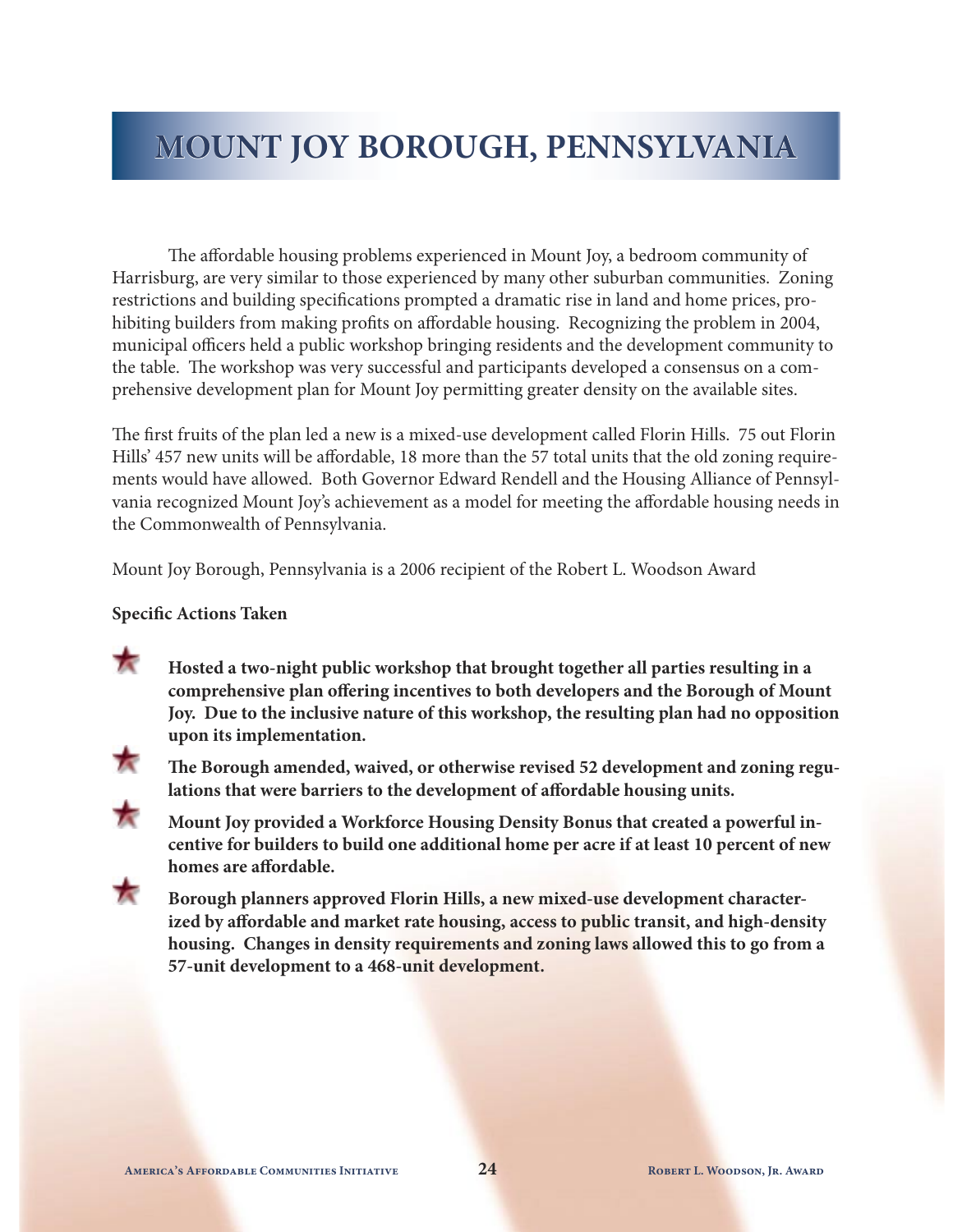

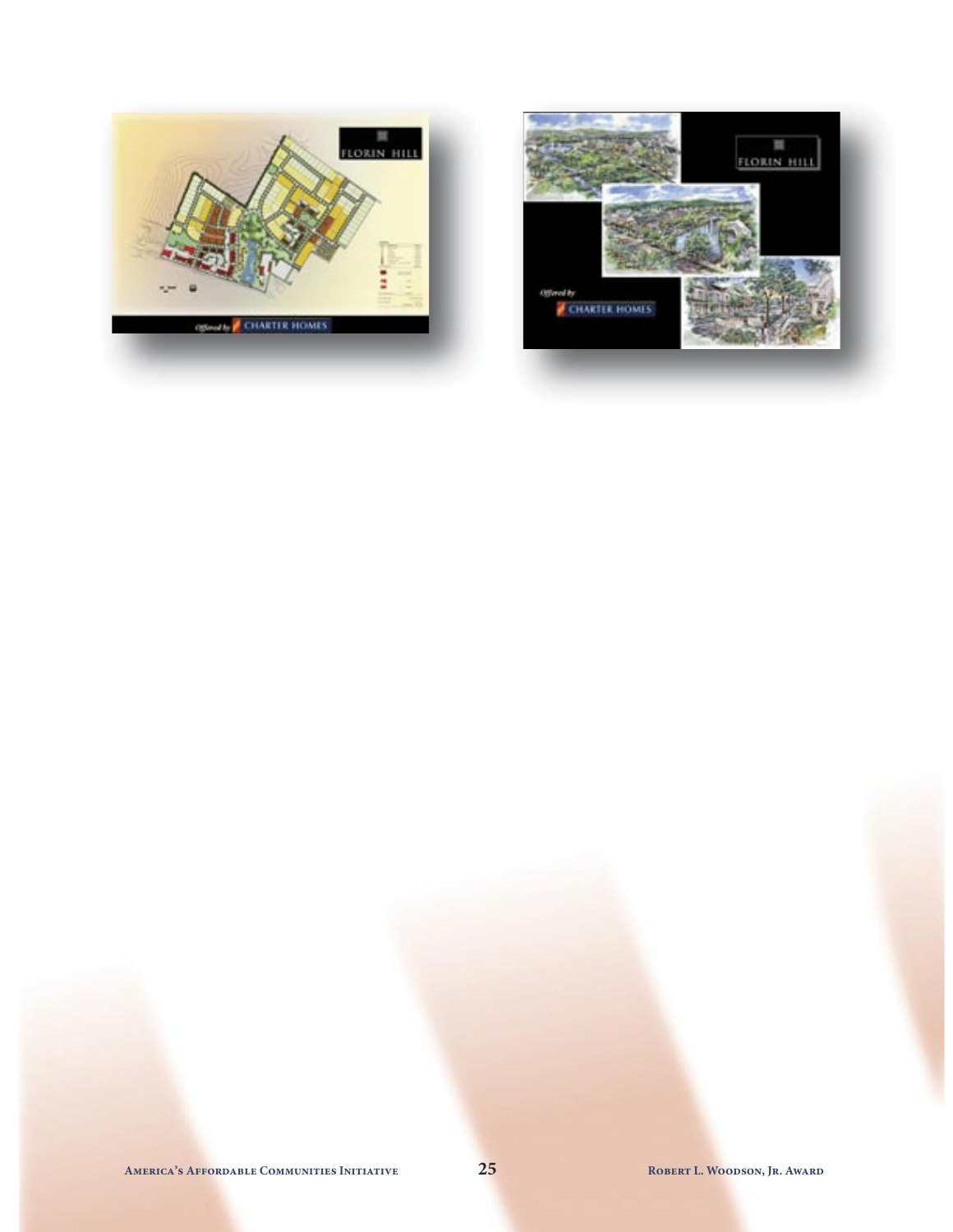# **SUFFOLK COUNTY, NEW YORK**

 Over the past decade, Suffolk County has become one of the most expensive housing markets in the country. Like many communities on Long Island, median home prices are at least \$400,000 over the national average, forcing many young families to leave the communities where they were raised. To prevent further flight that threaten the County's future economic health, the newly elected county executive took several actions in 2004 to identify and remove regulatory barriers to affordable housing development in the county. With substantial public pressure to fix the problem, the county created two major initiatives to address the issue – the Workforce Housing Commission and the Red Tape Reduction Plan. Because the authority to make housing and land decisions resides with the 42 local governments in the county, the county government served in the roles of convener/coordinator, educator, expediter, and cajoler to streamline the regulatory review processes involved in housing development approvals. The Workforce Housing Development Commission made recommendations for regulatory barrier reduction, and the Red Tape Reduction Plan worked to streamline county reviews of water and sewage permits. These efforts have substantially impacted the complex nature of regulatory issues at the county level leading to 31 new applications for affordable communities and 300 new affordable units during its first year of implementation.

Suffolk County, New York is a 2006 recipient of the Robert L. Woodson Award

#### **Specific Actions Taken**

**Established the Workforce Housing Commission bringing individual townships and the private sector together to address this issue. This committee recommended several streamlining measures that have been implemented at the county and local governmental levels. Many of the measures give priority to affordable housing developments.**



**Established the Red Tape Reduction Plan that has cut permitting time in half and has significantly streamlined efficiency.** 



 **Implemented "one-stop" permitting process has been reduced review periods from 16 to 4 weeks.** 

 **Authorized "fast track" permitting for developments containing at least 20 percent affordable housing proposals cutting the review period from four weeks to just one.**

 **Appointed one representative per town to shepherd affordable housing developments through town processes.**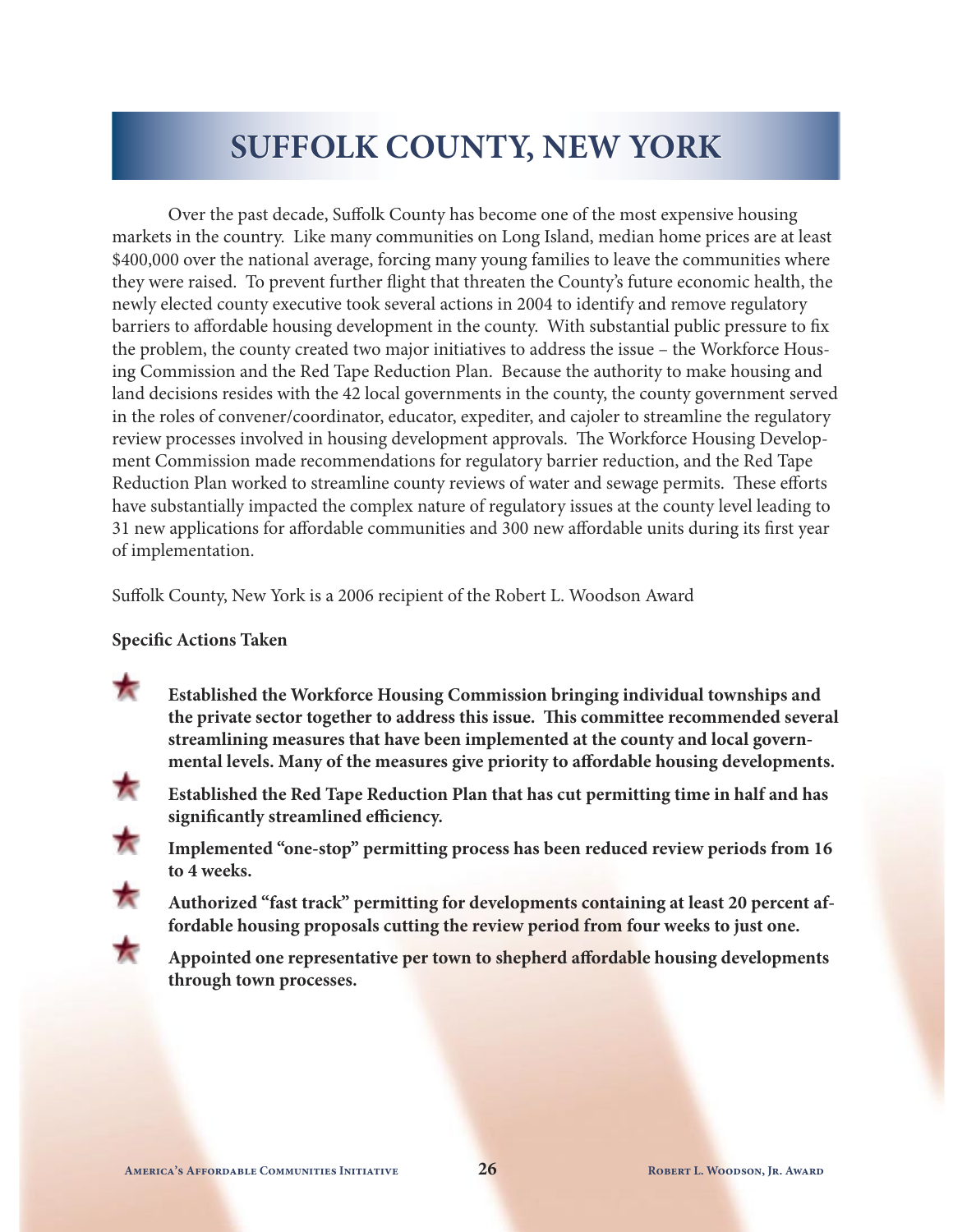

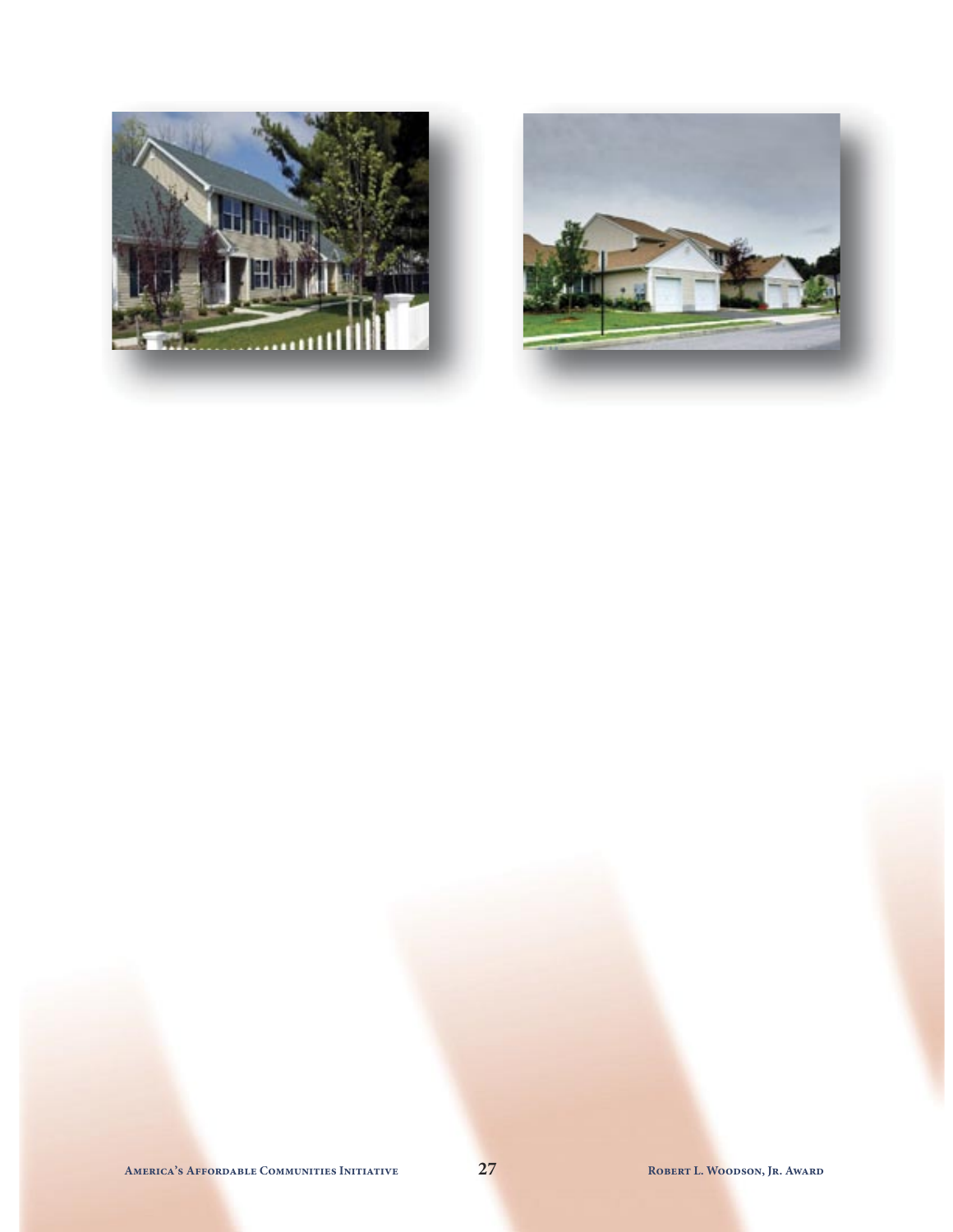# **MASSACHUSETTS DEPARTMENT OF HOUSING AND COMMUNITY DEVELOPMENT**

 Since 1970, the Commonwealth of Massachusetts has been a leader in addressing its affordable housing needs in its implementation of its widely known Chapter 40B or "anti-snob zoning program." This program allows the state to override local zoning and approve affordable housing developments if local affordable housing goals have not been met. Despite the existence of this program, however, the state has seen a dramatic increase in the price of housing over the past two decades. Housing prices have increased 200 percent over that period and building permits have decreased precipitously.

While the program has resulted in the construction of over 30,000 affordable housing units since its inception, local officials have been critical of 40B approval process, which they believe has resulted in the approval of housing developments that were inappropriate. To address these concerns, the State's Department of Housing and Community Development assembled a state-wide task force to review the program and to make recommendations to improve the way it is administered. These recommendations allowed local governments the opportunity to assure that affordable housing proposals are appropriate, to gave communities new opportunities to meet their affordable housing goals, and provided local governments technical assistance to meet their goals. As a result of the Task Force's recommended changes, 75 new local affordable housing plans have been created since 2003. Between 2002-2005, housing permits have increased 34 percent (17,465 – 23,480), 20 percent of which used Chapter 40B.

Massachusetts Department of Housing and Community Development is a 2006 recipient of the Robert L. Woodson Award

#### **Specific Actions Taken**

 **Developed a Task Force to reaffirm the need for affordable housing, analyze Chapter 40B to study its effectiveness and appropriateness, and propose possible modifications to the Statute.**

 **Created initiatives to provide assistance to communities experiencing problems with the technical and public relations aspects of developing affordable housing.**

w

 **Streamlined and consolidated the planning process, allowing developers and municipalities to work together.**



 **Developed an online "Planning and Housing Development Toolkit" offering guidance and resources for local communities leaders to utilize in creating affordable housing plans.**